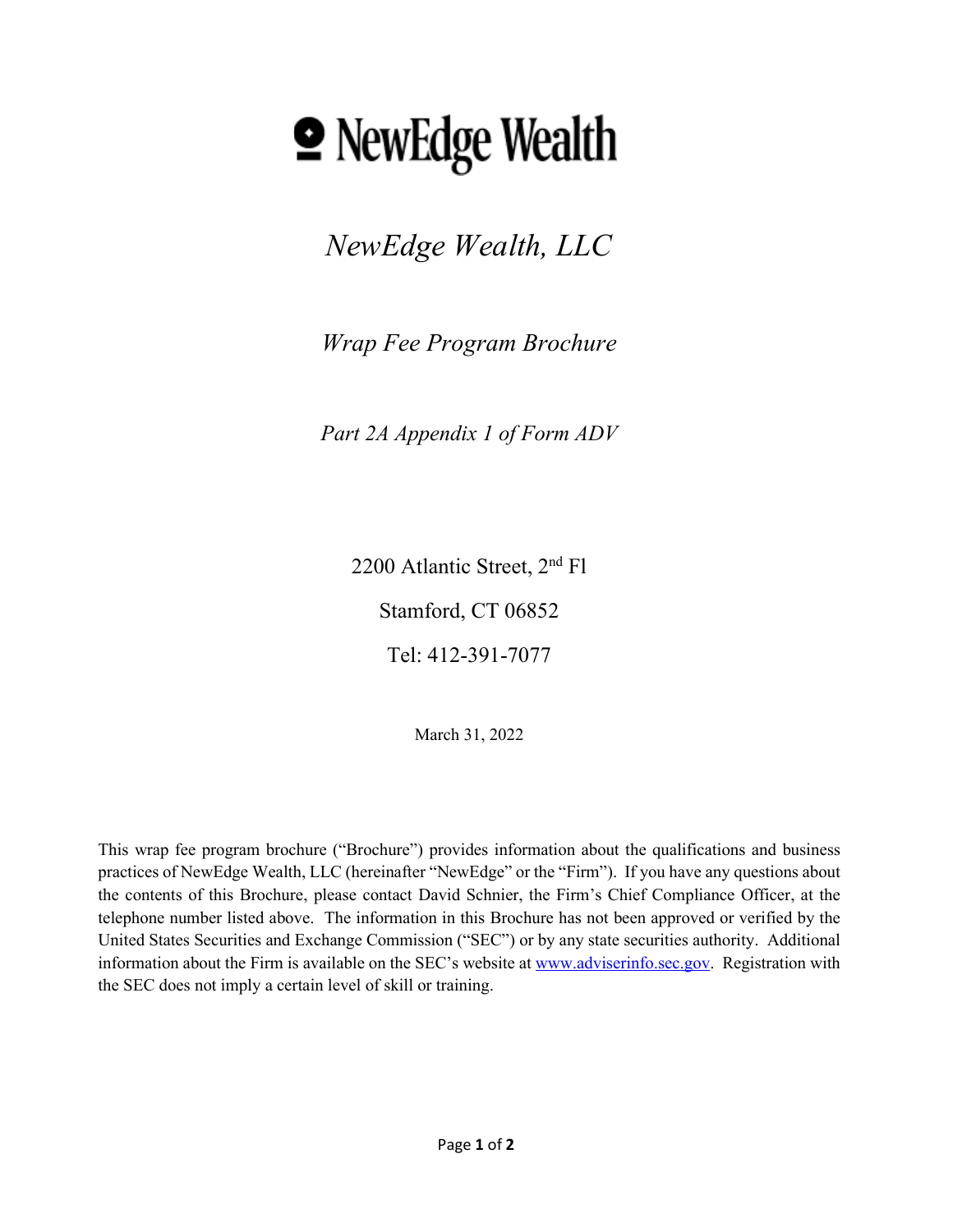# <span id="page-1-0"></span>**Item 2. Material Changes**

In this Item, the Firm is required to discuss any material changes that have been made to the brochure since the last annual amendment.

Since the last annual amendment dated March 31, 2021, the following changes have been made:

- Item 4 –New Edge Wealth, LLC was renamed NewEdge Wealth, LLC. In addition, its parent company, EdgeCo Wealth Management LLC, was renamed NewEdge Capital Group, LLC.
- Item 4 The Bank Deposit Program is no longer being offered as a sweep option for new accounts. After July 1, 2021, accounts opened through NewEdge Securities, Inc. (fka Mid Atlantic Capital Corporation), our affiliated introducing broker dealer, will be swept into a money market fund*.*
- Item 4 Regulatory Assets Under Management-Amounts were updated to reflect the current AUM of \$4,357,325,858.00.
- Item 5– was updated to reflect important information about IRA rollovers.
- Item 6.B was updated to include important risks associated with structured notes, option strategies and socially responsible investing.
- Item  $6.B$  was updated to include information about our proxy voting policies.
- Item 9 GMW Advisors LLC is now under common ownership with NewEdge Wealth. Information regarding this affiliation has been added.
	- o Mid Atlantic Financial Management has been merger with and into GMW Advisors LLC and has been renamed NewEdge Advisors, LLC.
	- o Mid Atlantic Capital Corporation has been renamed NewEdge Securities, Inc.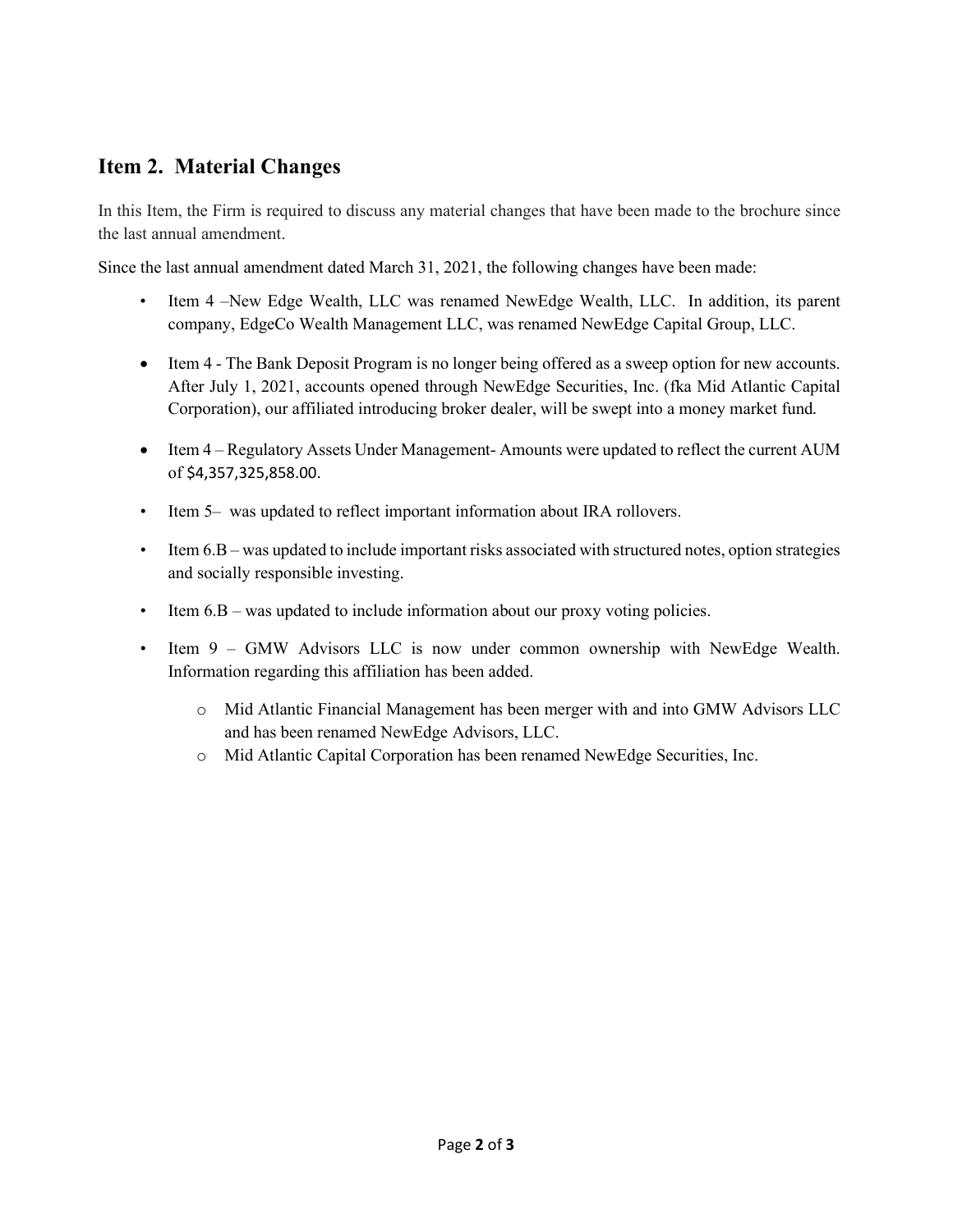# <span id="page-2-0"></span>**Item 3. Table of Contents**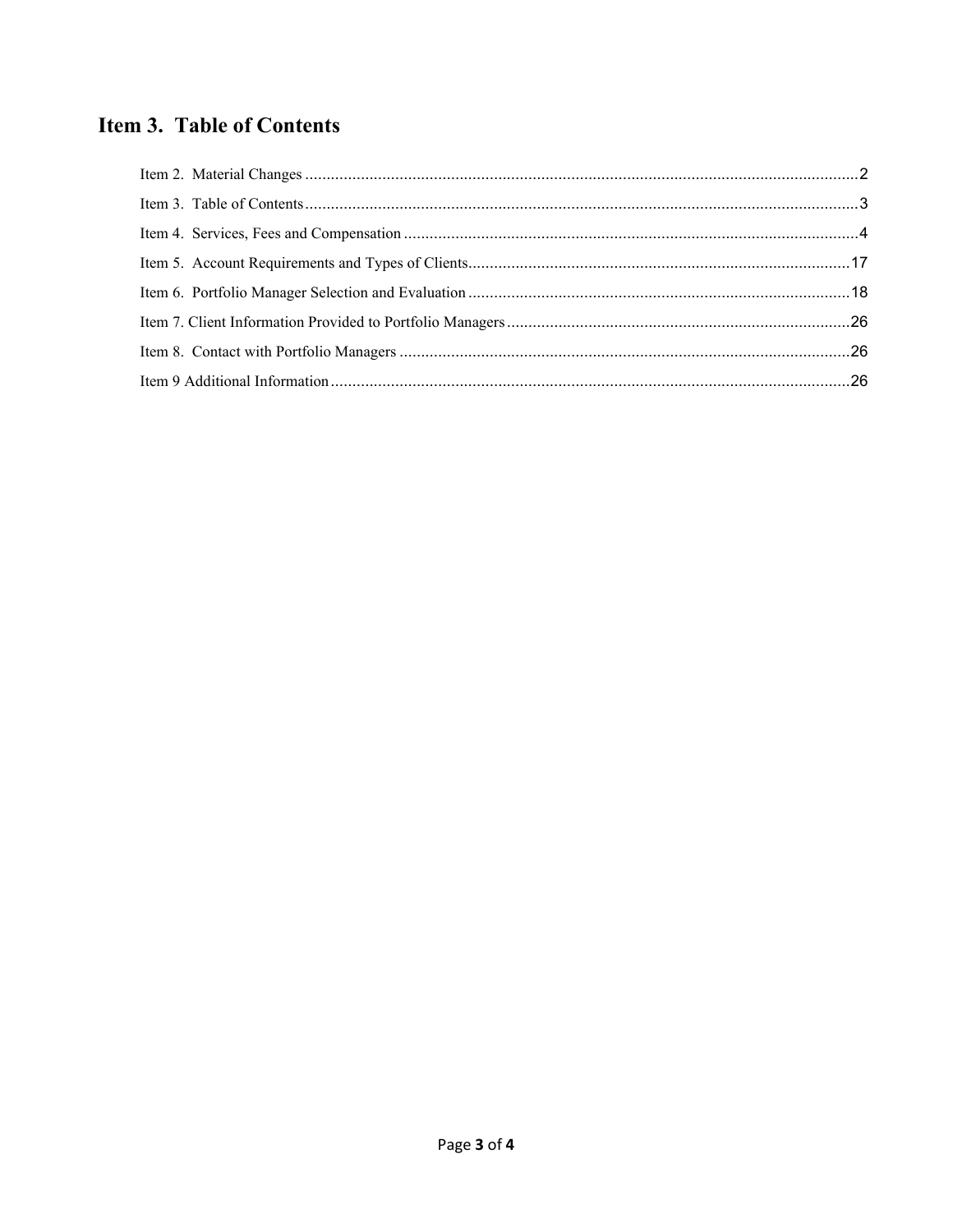# <span id="page-3-0"></span>**Item 4. Services, Fees and Compensation**

NewEdge Wealth, LLC ("NewEdge", "Firm", "us" or "we") provides high net worth individuals and families a broad range of comprehensive investment advisory services. While our services depend on the specific arrangement with each client, our engagements generally include the provision of advisory services on a wrap fee basis. This means that clients pay a single asset-based fee to NewEdge, which covers our investment advisory services, performance reporting, custody of securities, trade execution with or through NewEdge Securities, Inc. (formerly known as Mid Atlantic Capital Corporation) ("NES"), our broker dealer affiliate, as well as compensation to our Private Wealth Advisors ("PWAs"). For more information about the services, we provide outside of the wrap fee programs discussed in this brochure, please refer to our Form ADV Part 2A Firm Brochure.

The Firm's registration with the SEC as an investment adviser became effective on March 25, 2020. As of March 28, 2022, NewEdge had assets under management of \$4,357,325,858 (\$3,520,512,411 Discretionary; \$ 836,813,447 Non-Discretionary).

NewEdge is a wholly owned subsidiary of NewEdge Capital Group, LLC, which is a wholly owned subsidiary of New Edge Wealth Holdings, L.P. New Edge Wealth Holdings, L.P. was formed on February 4, 2020 by its ultimate parent company, EdgeCo Investor Holdings, LP as part of a consolidation of its wealth management businesses. EdgeCo Investor Holdings, L.P. was formed in conjunction with the purchase of Mid Atlantic Capital Group, Inc. in 2018 by investment funds affiliated with Parthenon Capital, LLC and Waterfall Asset Management, LLC, an SECregistered institutional asset manager.

NewEdge is under common control with NES, a registered broker-dealer and member of the Financial Industry Regulatory Authority, Inc. ("FINRA"), LPA Insurance Agency, a California registered insurance agency, and NewEdge Advisors, LLC, an investment adviser registered with the SEC.

# **A. Advisory Services**

## **Portfolio Management**

NewEdge's clients can choose from both discretionary and non-discretionary portfolio management services through our wrap fee program including:

- o PWA Managed Portfolios
- o Separately Managed Account ("SMA") Programs

NewEdge primarily advises clients on the allocation of their assets among various investments including but not limited to:

- o Separately managed accounts of independent investment advisers ("Independent Managers");
- o PWA managed portfolios;
- o unaffiliated registered funds, including mutual funds, closed-end funds, REITs and exchange-traded funds; and
- o affiliated and unaffiliated unregistered pooled investment vehicles ("Private Funds").

The terms of the advisory services that NewEdge provides for each client is set forth in the advisory agreement between NewEdge and such client (the "Advisory Agreement"). Some platforms and programs may also require an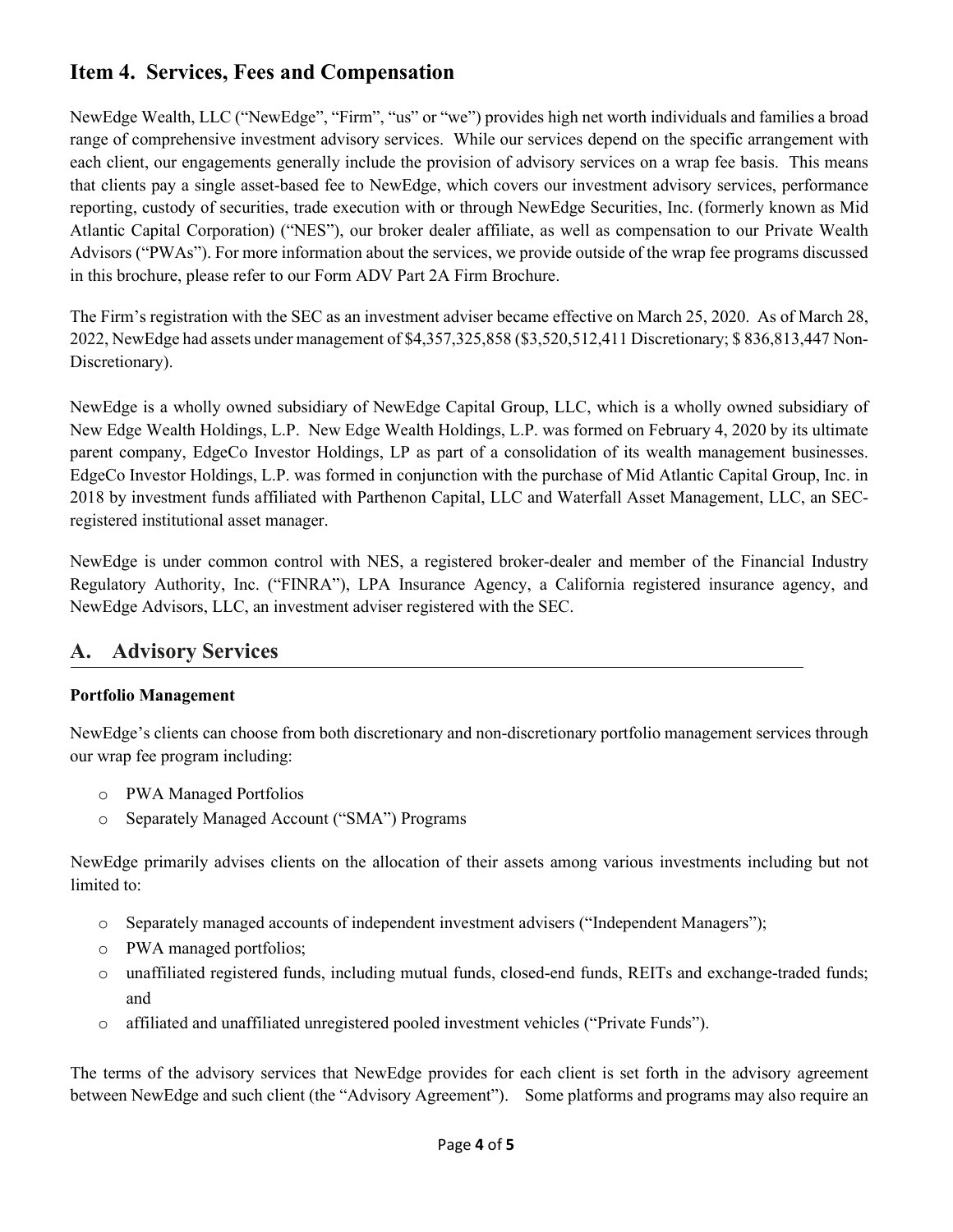additional advisory agreement with clients in addition to the Advisory Agreement clients sign with NewEdge. Each Wrap Fee Program relies on a third party to custody all securities and other assets held for the client's advisory account and execute transactions for such account under the program. In our wrap fee programs, Client assets are generally custodied with National Financial Services LLC ("NFS") or Fidelity Brokerage Services LLC ("FBS" and together with NFS, "Fidelity")) or another custodian as agreed to by NewEdge and the client (each, as applicable, the "Selected Custodian"). Clients whose assets are custodied with NFS will enter into an account agreement with NES, NewEdge's affiliated broker-dealer, pursuant to which NES will act as introducing broker for client's account and introduce transactions in client's account to NFS for execution, clearance, and custody.

## *PWA Managed Portfolios*

NewEdge, through its PWAs, can provide investment advice on the assets in client accounts on either a discretionary or non-discretionary basis. Eligible investments include a wide variety of securities and other investments, such as foreign and domestic equity securities, investment and other grade bonds, and structured products, as well as mutual funds, ETFs, closed-end funds, unit investment trusts, real estate investment trusts, hedge funds, private equity funds, and other private placement alternative investments. Portfolios can be designed to manage client assets within a single asset class or across multiple asset classes.

NewEdge may also recommend strategies that are available through contractual arrangements with third party model only providers. The Firm believes this approach helps it to solve core administrative and technology issues through a flexible and open architecture solution. NewEdge can offer solutions and services including: (1) portfolio rebalancing and tax optimization, (2) reporting and data aggregation, and (3) account reconciliation and asset transfers through electronic data feeds from trading firms, clearing firms and custodial firms.

NewEdge may be given the authority to exercise discretion on behalf of clients. NewEdge is considered to exercise investment discretion over a client's account if it can effect and/or direct transactions in client accounts without first seeking their consent. NewEdge is given this authority through a power-of-attorney included in the Advisory Agreement between NewEdge and the client. Clients may request reasonable limitations on this authority (such as certain securities not to be bought or sold). NewEdge takes discretion over the following activities:

- o the individual securities to be purchased or sold;
- o the amount of securities to be purchased or sold;
- $\circ$  when transactions are made; and  $\circ$  the hiring and firing of Independent
- the hiring and firing of Independent Managers.

Clients that determine to engage NewEdge on a non-discretionary investment advisory basis must be willing to accept that NewEdge cannot affect any account transactions without obtaining prior consent to any such transaction(s) from the client. Thus, in the event that NewEdge would like to make a transaction for a client's account, and client is unavailable, NewEdge will be unable to affect the account transaction (as it would for its discretionary clients) without first obtaining the client's consent.

#### *Separately Managed Accounts*

NewEdge may recommend certain Independent Managers to actively manage a portion of its clients' assets in accordance with the client's designated investment objective(s). In such situations, the Independent Manager[s] shall have day-to- day responsibility for the active discretionary management of the allocated assets. NewEdge shall continue to render investment supervisory services to the client relative to the ongoing monitoring and review of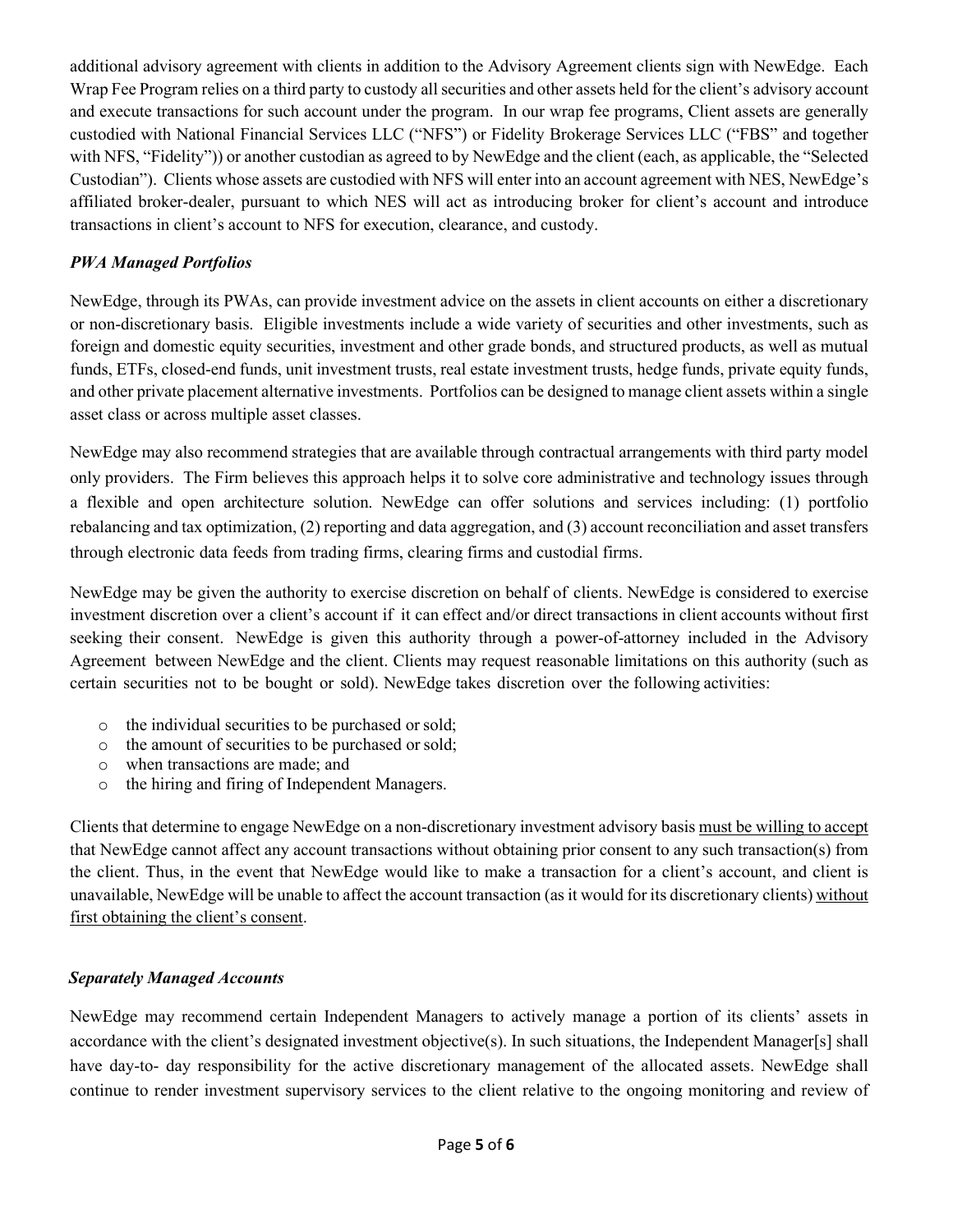account performance, asset allocation and client investment objectives. Factors that NewEdge shall consider in recommending Independent Manager[s] include the client's designated investment objective(s), management style, performance, reputation, financial strength, reporting, pricing, and research. **Please Note**. The investment management fee charged by the Independent Manager(s) is separate from, and in addition to, NewEdge's investment advisory fee disclosed at Item 5 below.

The specific terms and conditions under which a client engages an Independent Manager may be set forth in a separate written agreement with the designated Independent Manager. Alternatively, NewEdge may contract directly with the Independent Manager to advise on a sub-advisory basis. In addition to this Brochure, clients may also receive the written disclosure documents of the respective Independent Managers engaged to manage their assets. In this arrangement, the Independent Manager has day-to-day responsibility for the active discretionary management of the allocated assets. NewEdge has no ability to affect the trading decisions of the Independent Managers once they are chosen but can advise on the decision to engage or terminate a particular manager. Please review each Independent Manager's ADV Brochure for additional details on that manager's portfolio and practices.

*Envestnet Asset Management, Inc*. Envestnet is an investment management firm providing investment management and advisory services through Independent Managers. Envestnet provides NewEdge the ability to use the NFS custodial platform, or other custodial platforms, with the Independent Managers established on the Envestnet platform. Envestnet performs the initial and ongoing due diligence on Independent Managers and provides other "backoffice" operations needed for this type of program.

#### *Investment Restrictions*

Each client has the opportunity to place reasonable restrictions on the types of investments to be held in their portfolio. Restrictions on investments in certain securities or types of securities may not be possible due to, for example, the level of difficulty this would entail in managing the account. For the programs listed in this Brochure, you should contact your PWA to determine what types of restrictions you may request for your account.

## **Wealth Planning**

New Edge offers clients a broad range of financial planning and investment advice services, which may include cash flow analysis, trust and estate planning, insurance planning, retirement planning, tax planning and other investment advice. In performing these services, New Edge may rely on information received from the client or from the client's other professional advisor (e.g., attorneys, accountants, etc.,) and does not independently verify the accuracy of that information.

#### **Asset Allocation**

New Edge believes that asset allocation and investor behavior are primary drivers of investment returns. When providing asset allocation advice, New Edge assists clients in the review and establishment of an asset allocation plan across a client's entire portfolio and makes recommendations based on the client's investment objectives, risk tolerance and market conditions. In the discretionary program, New Edge will monitor the client's portfolio for deviations from the asset allocation plan (within certain agreed upon parameters) and, for assets over which New Edge can exercise discretion, may make adjustments to bring the portfolio into conformity the client's plan.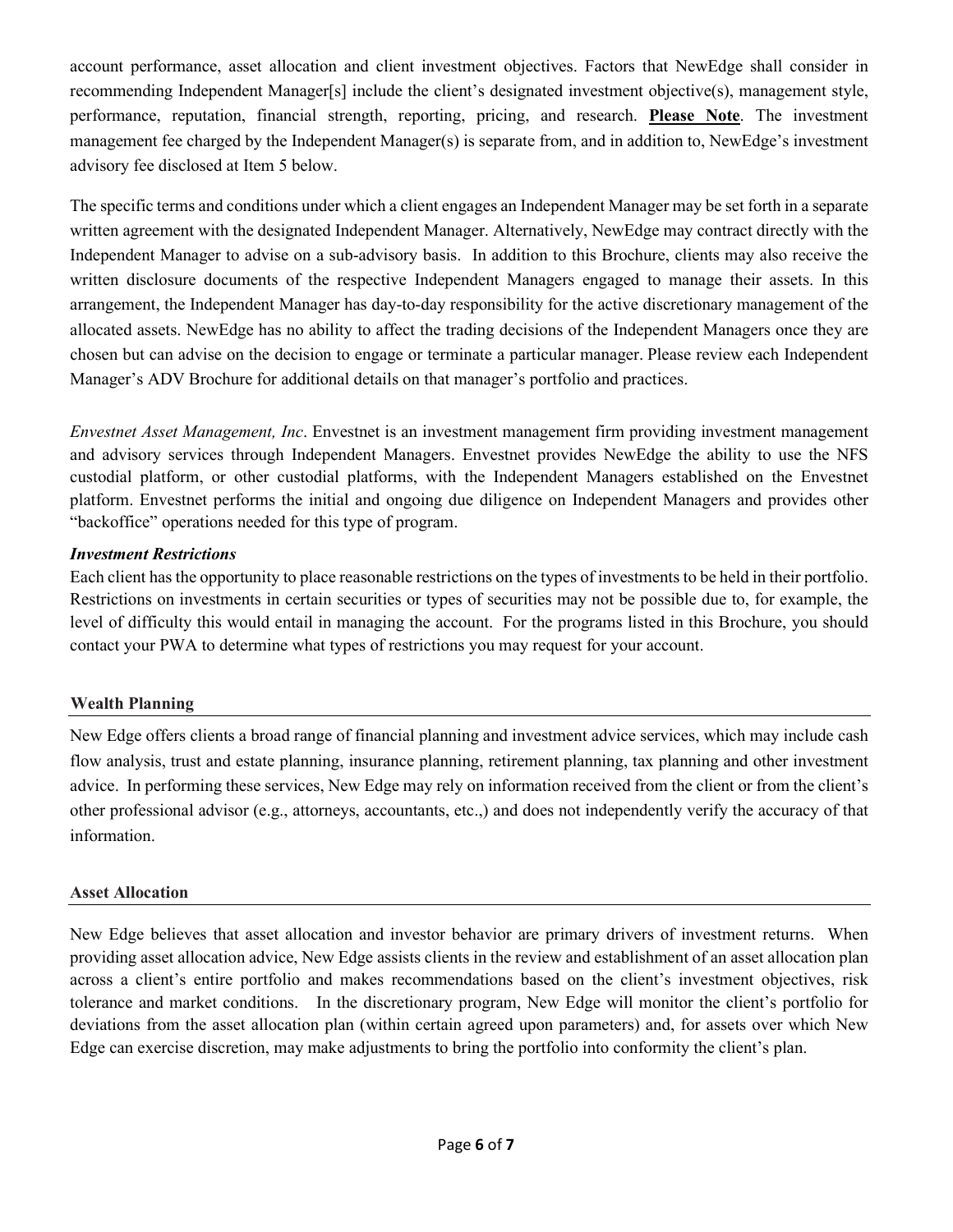New Edge uses a variety of sources to create its asset allocation models including third party research from financial institutions as well as independent research from unaffiliated investment advisers that provide proactive, investment consulting and advisory services to sophisticated investors.

# *Trade Execution, Confirmations, Account Statements and Performance Reviews*

In the Advisory Agreement, clients in wrap fee programs authorize and direct NewEdge and NES to execute transactions for their accounts. Transactions in the account will generally be effected through NES and the Selected Custodian, unless otherwise required by applicable law. When a transaction is executed through the Selected Custodian, the Selected Custodian will be entirely responsible for the execution and clearance of the transaction. By recommending the wrap fee program described in this Brochure, NewEdge may be recommending its affiliated broker-dealer, NES. Clients should understand that this directed brokerage arrangement may cause the client to forego any savings on execution costs that NES otherwise might be able to negotiate with different broker-dealers, other than NES or the Selected Custodian, such as reduced execution costs that may result from utilizing alternative trading services. Clients are encouraged to consider the possible costs and disadvantages of such directed brokerage arrangements.

All transactions are subject to any NewEdge's internal policies or procedures. In no event is NewEdge obligated to effect any transaction for an account that NewEdge believes would violate applicable state or federal securities laws or the rules or regulations of any regulatory or self-regulatory body or would otherwise present a risk to NewEdge.

The Selected Custodian will provide you with written confirmation of securities transactions and account statements at least quarterly. You may waive the receipt of trade confirmations after the completion of each trade in favor of alternative methods of communication where available. You may also receive mutual fund prospectuses, where appropriate.

NewEdge will provide periodic reviews of your account. These reviews show how your account investments have performed, either on an absolute basis or on a relative basis compared to recognized indices (such as Standard  $\&$ Poor's indices). You may access these reports through our online account services site.

*Retirement Rollovers-Potential for Conflict of Interest* A client or prospective client leaving an employer typically has four options regarding an existing retirement plan (and may engage in a combination of these options): (i) leave the money in the former employer's plan, if permitted, (ii) roll over the assets to the new employer's plan, if one is available and rollovers are permitted, (iii) roll over to an Individual Retirement Account ("IRA"), or (iv) cash out the account value (which could, depending upon the client's age, result in adverse tax consequences). If NewEdge recommends that a client roll over their retirement plan assets into an account to be managed by NewEdge, such a recommendation creates a conflict of interest if NewEdge will earn new (or increase its current) compensation as a result of the rollover. If NewEdge provides a recommendation as to whether a client should engage in a rollover or not (whether it is from an employer's plan or an existing IRA), NewEdge is acting as a fiduciary within the meaning of Title I of the Employee Retirement Income Security Act and/or the Internal Revenue Code, as applicable, which are laws governing retirement accounts. No client is under any obligation to roll over retirement plan assets to an account managed by NewEdge, whether it is from an employer's plan or an existing IRA.

NewEdge's Chief Compliance Officer remains available to address any questions that a client or prospective client may have regarding the potential for conflict of interest presented by such rollover recommendation.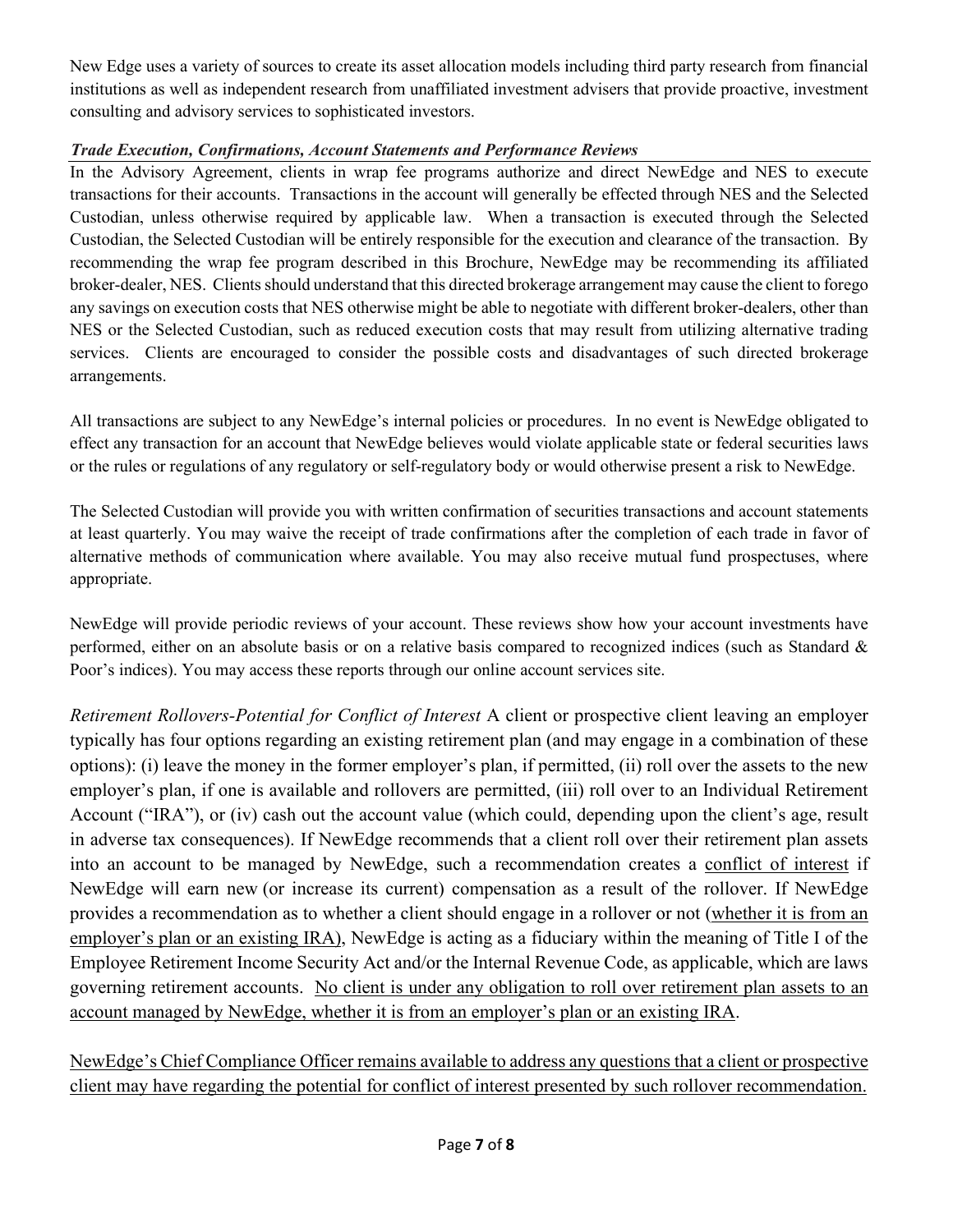*Structured Notes* NewEdge may purchase structured notes for client accounts. A structured note is a financial instrument that combines two elements, a debt security and exposure to an underlying asset or assets. It is essentially a note, carrying counter party risk of the issuer. However, the return on the note is linked to the return of an underlying asset or assets (such as the S&P 500 Index or commodities). It is this latter feature that makes structured products unique, as the payout can be used to provide some degree of principal protection, leveraged returns (but usually with some cap on the maximum return), and be tailored to a specific market or economic view. In addition, investors may receive long-term capital gains tax treatment if certain underlying conditions are met and the note is held for more than one year. Finally, structured notes may also have liquidity constraints, such that the sale thereof before maturity may be limited. In the event that a client has any questions regarding structured notes, NewEdge's Chief Compliance Officer remains available to address them. *See* Risks associated with Structured Notes at Item 6 below.

*Portfolio Activity* NewEdge has a fiduciary duty to provide services consistent with the client's best interest. NewEdge will review client portfolios on an ongoing basis to determine if any changes are necessary based upon various factors, including, but not limited to, investment performance, market conditions, fund manager tenure, style drift, account additions/withdrawals, and/or a change in the client's investment objective. Based upon these factors, there may be extended periods of time when NewEdge determines that changes to a client's portfolio are neither necessary, nor prudent. Clients remain subject to the fees described in Item 5 below during periods of account inactivity.

*Cross Transactions*. In limited circumstances, when determined to be in the best interest of its clients, NewEdge may engage in a cross-transaction pursuant to which NewEdge may effect transactions between two of its managed client accounts (i.e., arranging for the clients' securities trades by "crossing" these trades when NewEdge believes that such transactions generally, thinly traded bonds are beneficial to its clients). Such a transaction presents a conflict of interest if Securities serves in an agency capacity. In addition, NewEdge has an interest in the price at which the cross trades are conducted since NewEdge's asset-based fees will be negatively impacted by lower bond values. The client can revoke NewEdge's cross-transaction authority at any time upon written notice to NewEdge.

**ANY QUESTIONS**: NewEdge's Chief Compliance Officer remains available to address any questions that a client or prospective client may have regarding the Firm's Advisory Services.

# **B. Fees and Compensation**

NewEdge offers investment advisory services on a fee basis, which may include fixed fees, fees based upon assets under management and performance-based fees. Before engaging NewEdge to provide investment advisory services, clients are required to enter into an *Investment Advisory Agreement* with NewEdge setting forth the terms and conditions of the engagement (including termination), describing the scope of the services to be provided, and the fee that is due from the client.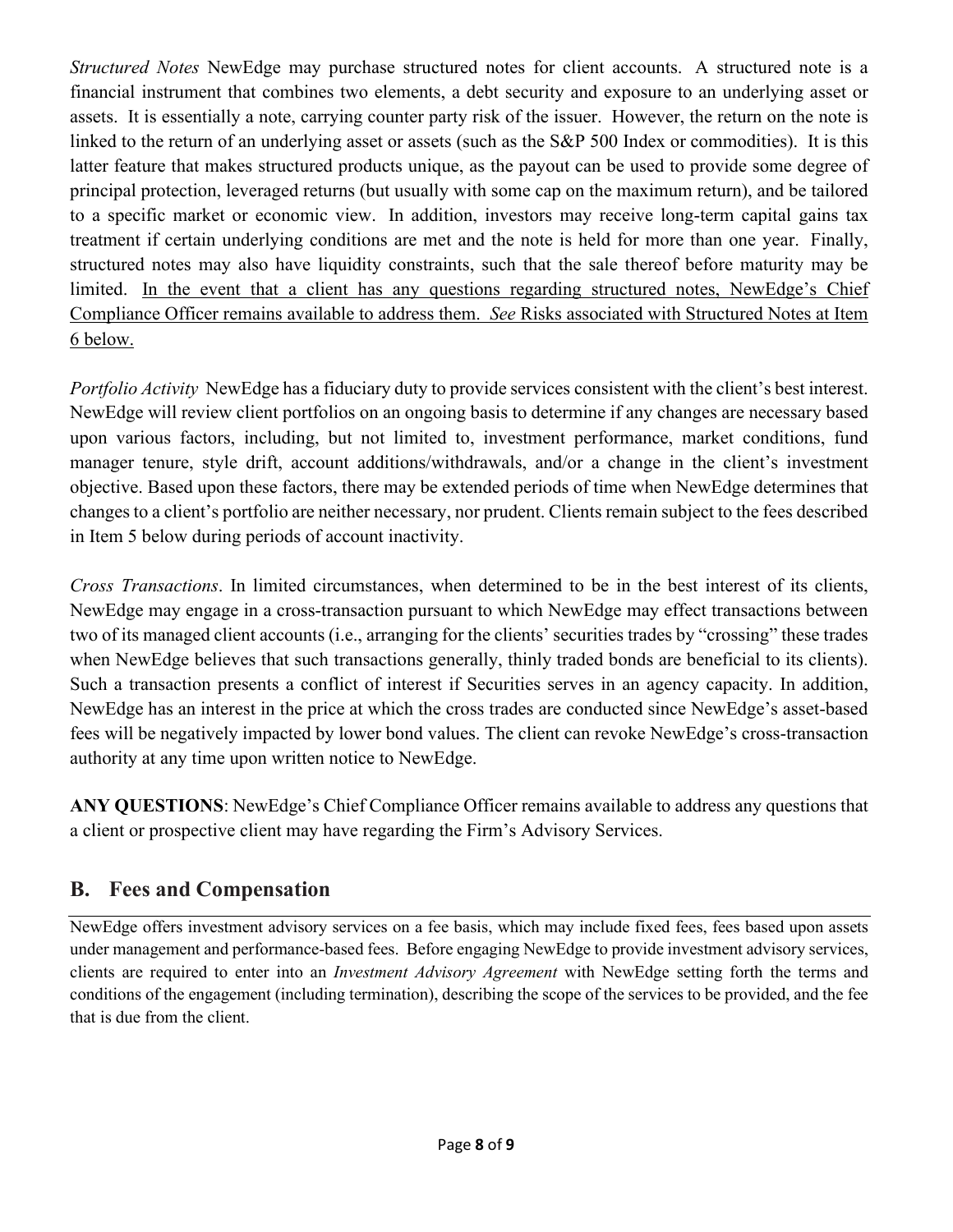#### **Wrap vs Non-Wrap Fees**

Some clients choose to pay NewEdge an "unbundled" fee, whereby they pay a separate fee for (1) our investment advice, (2) third party brokerage services (including commissions) charged by broker dealers and (3) management fees charged by Independent Managers.

If you choose to pay us an Advisory Fee as opposed to a wrap fee, you will generally pay NewEdge a lower amount. However, you would need to separately pay a broker dealer for the cost of trade execution and custody. For strategies that include a significant amount of trading, your total costs and expenses could be higher in an "unbundled" fee structure.

Many of our clients choose to be charged a single "wrap" fee. This "wrap" fee is a combination of fees covering (1) our Advisory Fees, (2) third party brokerage and trading costs, commissions, custody fees, and fees for platform administration, and reporting services, and (2) investment management fees charged by the Independent Managers. ("Manager Fees"). For more information about the Firm's wrap fee program, please refer to Appendix 1 to NewEdge's ADV Part 2A – NewEdge Wealth, LLC Wrap Fee Program Brochure.

Under NewEdge's wrap program, the client generally receives investment advisory services, the execution of securities brokerage transactions, custody and reporting services for a single specified fee. Participation in a wrap program may cost the client more or less than purchasing such services separately. The terms and conditions of a wrap program engagement are more fully discussed in NewEdge's Wrap Fee Program Brochure. *Conflict of Interest*. Because wrap program transaction fees and/or commissions are being paid by NewEdge to the account custodian/broker-dealer, NewEdge could have an economic incentive to maximize its compensation by seeking to minimize the number of trades in the client's account. *See* separate *Wrap Fee Program Brochure.*

Advisory accounts in our wrap fee program are generally charge a "wrap" client fee calculated as an annual percentage of assets under management ("AUM") in your advisory accounts.

*NewEdge's Chief Compliance Officer remains available to address any questions that a client or prospective client may have regarding a wrap fee arrangement and the corresponding conflict of interest.* 

## **NewEdge Wealth Wrap Fee**

The NewEdge Wrap Fee ("NewEdge Fee") generally varies between 35 and 200 basis points (0.35% – 2.00%), depending upon the size and composition of a client's portfolio and the type of services rendered. The actual NewEdge Fee for any particular client is set forth in their Advisory Agreement.

NewEdge shall generally price its advisory services based upon various objective and subjective factors. As a result, our clients could pay diverse fees based upon the type, amount and market value of their assets under management, the anticipated complexity of the engagement, and the anticipated level and scope of the overall investment advisory and consulting services to be rendered. Additional factors effecting pricing can include related accounts, employee accounts, competition, and negotiations. As a result of these factors, similarly situated clients could pay diverse fees, and the services to be provided by NewEdge to any particular client could be available from other advisers at lower fees. All clients and prospective clients should be guided accordingly.

#### **Independent Manager Fees**

To the extent a client executed an investment advisory agreement with an Independent Manager through an advisory agreement with that manager, the Client will pay a separate Manager Fee. Manager Fees generally range from 0.10% to 1.50% of AUM.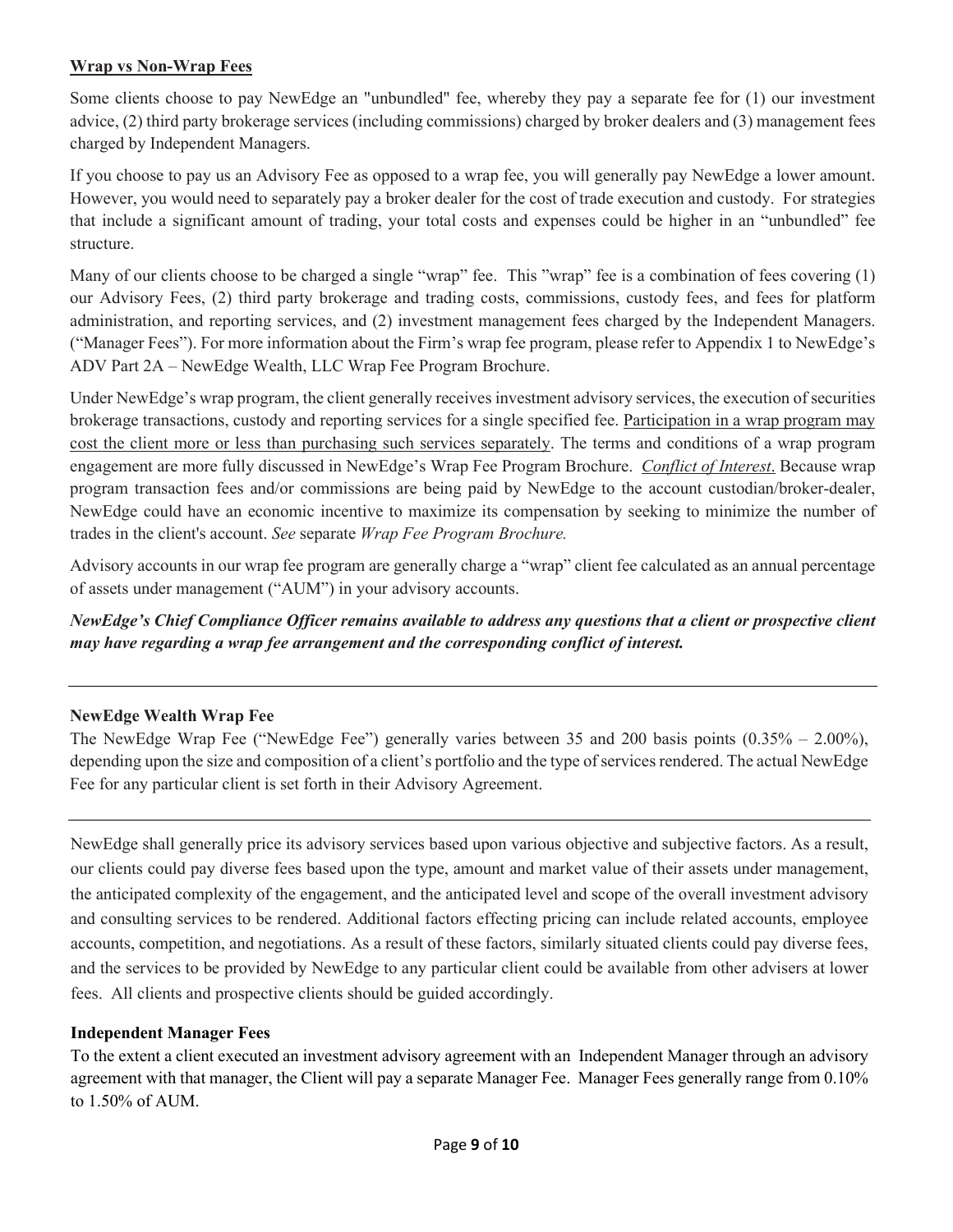#### **Wealth Services Fees**

NewEdge may charge a fixed annual fee or AUM based fee for providing a broad range of financial planning, discretionary investment management, non-discretionary investment advisory services, wealth planning, and other services designed to assist ultra-high net worth clients in managing their wealth (the "Wealth Planning Services"). Clients can choose to wrap custody, trade execution and other brokerage fees and expenses in this program. Fees are negotiated based on the scope and complexity of the services.

The terms and conditions of the Wealth Planning Services are set forth in the Agreement. In a fixed fee arrangement, NewEdge generally requires one-quarter of the fee payable upon execution of an agreement. In such arrangements, the outstanding balance is generally due quarterly in advance.

#### **Fee Discretion**

NewEdge may, in its sole discretion, negotiate to charge a lesser fee based upon certain criteria, such as anticipated future earning capacity, anticipated future additional assets, dollar amount of assets to be managed, related accounts, account composition, pre-existing/legacy client relationship, account retention and pro bono activities, the client's needs, complexity of the services required, and types of assets.

#### **Payment of NewEdge Fees**

The NewEdge Fee will be prorated and paid in monthly or quarterly in advance based upon the market value of the assets in your Account ("Assets") on the last day of the previous billing period ("Billing Period"). Uninvested cash and allocations to cash including Assets invested in bank deposit sweep programs or money market funds are included in the calculation of the NewEdge Fee.

For the initial period of an engagement, the NewEdge Fee is calculated on a pro rata basis in arrears based on the value of the assets when the Account is funded. In the event the Agreement is terminated, the New Edge Fee for the final billing period is prorated through the effective date of the termination and the outstanding or unearned portion of the NewEdge Fee is charged or refunded to the client, as appropriate.

Clients generally provide NewEdge and/or certain Independent Managers with the authority to directly debit their accounts for payment of the investment advisory fees. The financial institution that acts as the qualified custodian for the client's account, from which the Firm retains the authority to directly deduct fees, must send statements to clients not less than quarterly detailing all account transactions, including any amounts paid to NewEdge.

## **Cash Balances**

Generally, some portion of your account will be held in cash. When you open an account at Fidelity, free cash balances (i.e., cash not required to pay debits or charges) will be automatically deposited or "swept" nightly into a money market sweep fund or, for accounts opened prior to July 1, 2021, an FDIC-insured bank deposit sweep arrangement ("Bank Deposit Program" or "BDP"). Please refer to Item 5. Fees and Compensation for more information about compensation and conflicts of interest related to the Bank Deposit Program.

Over any given period, the interest rate on the bank deposit sweep may be lower than the rate of return on a money market fund which is not-FDIC insured or on bank account deposits offered outside of the platform. The rates offered on the bank deposit sweep may not be the highest rates available or rates that are comparable to money market funds. By comparison, money market sweep vehicles generally seek to achieve the highest rate of return consistent with their investment objectives, which can be found in their prospectuses.

Certain investment strategies can include high allocations to cash. Cash and cash alternatives, such as BDP and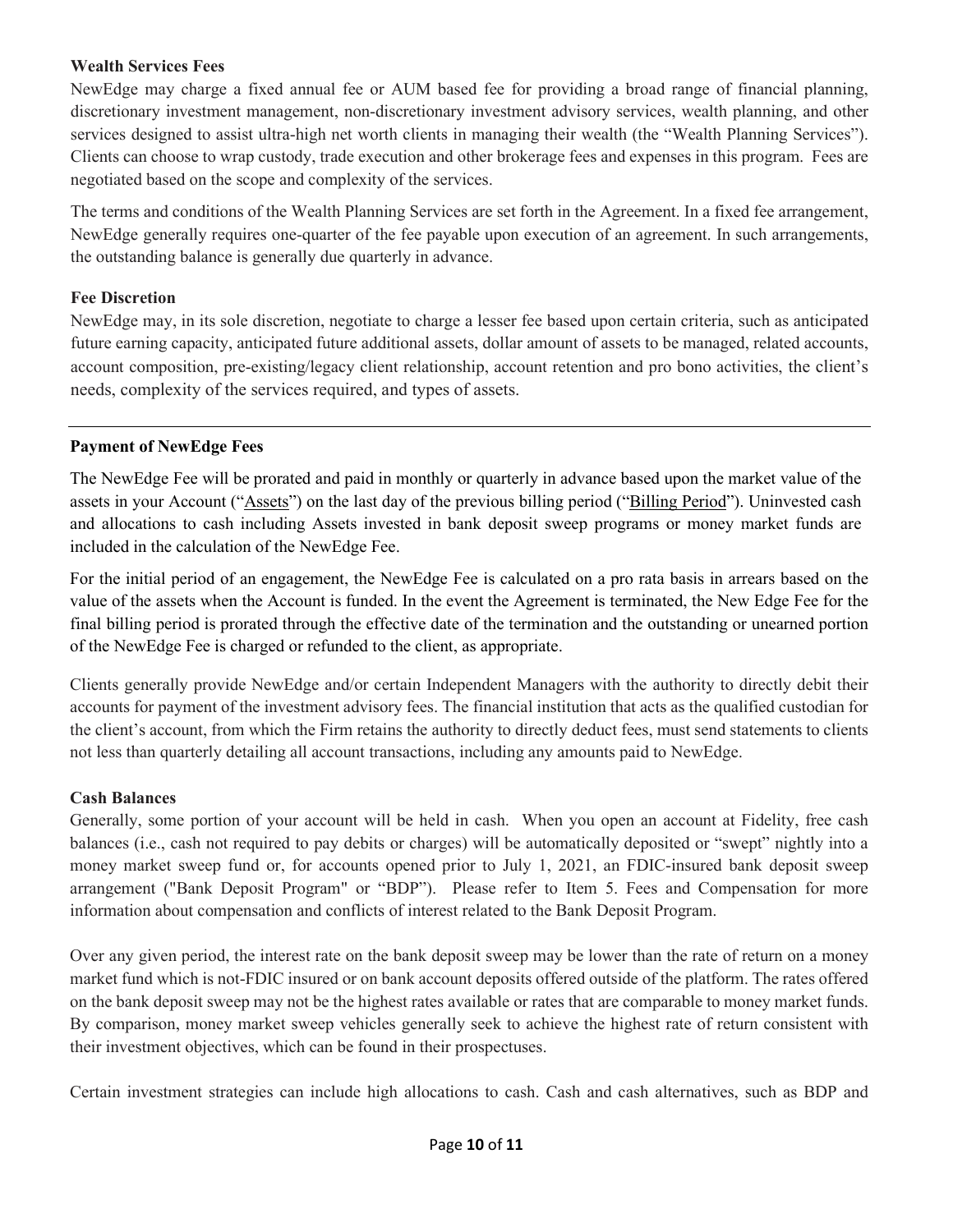institutional and "sweep" money market funds, are included in the value of the assets being managed by NewEdge when calculating the "average daily balance." Clients should understand that the portion of the assets held in cash or cash alternatives will experience negative performance if the applicable NewEdge Fee charged is higher than the return received on the cash balance. Clients should periodically re-evaluate whether their selection of such a strategy is appropriate in light of their financial situation and investment goals. The Firm will only recommend such an allocation if it determines it is in the best interest of the client.

## **Valuation**

NewEdge generally relies on the prices provided directly to it by account custodians (e.g., Fidelity). Custodians, in turn, generally rely on prices provided by reputable, independent third parties. Different custodians may value assets using a slightly different method (e.g., trade date versus settle date). As a result, if a client has assets held by a thirdparty custodian (other than Fidelity), the prices shown on a client's account statements provided by such custodian could be different from the prices shown on statements and reports provided by Fidelity. Therefore, in the event NewEdge bills the account, the account statement sent by Fidelity may differ from the reports sent by NewEdge. Clients are encouraged to compare the statements received from custodians with the NewEdge performance statement.

Fixed income securities, including brokerage certificates of deposit, are generally priced by custodians using valuations, which may be matrix- or model based, and do not necessarily reflect actual trades. These price valuations suggest current estimated market values, which may be significantly higher or lower than the amount a client would pay (or receive) in an actual purchase (sale) of the security. These prices, which custodians obtain from various sources, assume normal market conditions and are based on large volume transactions.

In the event that NewEdge references private investment funds owned by the client on any supplemental account reports prepared by NewEdge, the value(s) for all such private investment funds shall generally reflect either the initial purchase, the most recent valuation provided by the fund or the fund administrator and for reported purposes, contributions and distributions occurring since the most recent valuation from the administrator (adjusted value). In some cases, the most recent valuations may not be provided until several months after quarter end and they will typically be unaudited. If the evaluation reflects the initial purchase price (and/or a value as of a previous date), the current value(s) (to the extent ascertainable) could be significantly more or less than the original purchase price. Custodians may be unable to price certain securities or may assign prices that do not reflect current market conditions. Unless otherwise indicated, NewEdge shall calculate its fee based upon the latest value provided by the fund sponsor or administrator, as applicable.

The client may designate certain securities as "Excluded Securities" in an addendum to the Advisory Agreement. Excluded Securities are held in the advisory account with the consent of NewEdge, but they are not part of the portfolio managed by NewEdge. NewEdge will thus not be obligated to provide any advice with respect to Excluded Securities and the risks presented by the Excluded Securities. Excluded Securities are not included in fee calculations. Transactions in Excluded Securities will be subject to commissions and other transactions charges that may or may not be discounted from standard rates. Excluded Securities will be considered brokerage assets and not advisory assets and, consequently, a clients' and NewEdge's duties and obligations to the client may differ, including the scope of NewEdge's fiduciary obligations.

## **Use of Margin**

NewEdge may be authorized to use margin in the management of the client's investment portfolio. In these cases, the NewEdge Fee will be assessed on the gross market value of the client's account. As a result, the corresponding fee payable to NewEdge will be increased. This results in a conflict of interest for NewEdge to recommend the use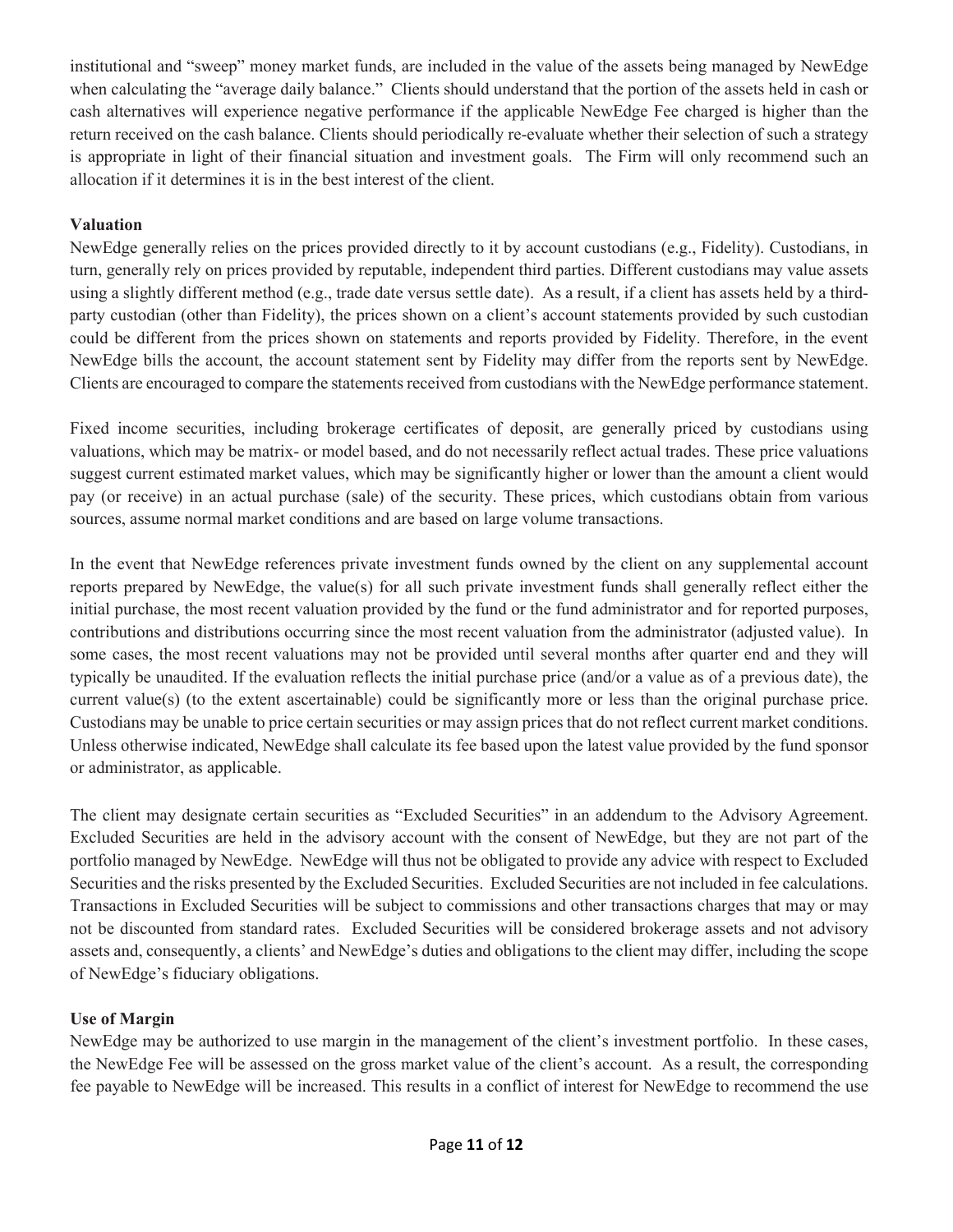# *ANY QUESTIONS: NewEdge's Chief Compliance Officer remains available to address any questions that a client or prospective client may have regarding Fees and Compensation.*

# **C. Program Costs**

The fees charged may be higher or lower than the fees that NewEdge charges other clients in this or other programs; and they may be higher or lower than the cost of similar services offered through other financial institutions.

**\_\_\_\_\_\_\_\_\_\_\_\_\_\_\_\_\_\_\_\_\_\_\_\_\_\_\_\_\_\_\_\_\_\_\_\_\_\_\_\_\_\_\_\_\_\_\_\_\_\_\_\_\_\_\_\_\_\_\_\_\_**

In as much as the execution costs for transactions effected in the client's accounts will be borne by NES, a conflict of interest arises in that the NewEdge may have an indirect disincentive to trade securities in the client's account(s). When managing a Client's account(s) on a wrap fee basis, the Firm shall receive as payment for its investment advisory services, the balance of the wrap fee after all other costs (including account transaction fees) incorporated into the wrap fee have been deducted. Accordingly, the Firm has a conflict of interest because it could have an economic incentive to maximize its compensation by seeking to minimize the number of transactions/total costs in the client's account(s).

PWAs may use utilize and investment strategy that generally seeks investments that are long term in nature with a buy and hold bias. Due to the nature of these strategies, investments in accounts could incur low turnover. For wrap fee accounts, however, the client continues to pay the NewEdge Fee regardless of the number of transactions incurred in the account.

Clients should also be aware that services similar or comparable to those provided to them might be available to the client at a lower aggregate cost elsewhere on an "unbundled" basis., in which case the client may pay a separate fee for our asset management services, brokerage services (including commissions), and management fees charged by Independent Managers. The amount of compensation received by the NewEdge as a result of the client's participation in the wrap fee program may be more than what the Firm would receive if the client paid separately for investment advice, brokerage and other services.

Neither NewEdge nor the PWA will earn commission or other compensation in connection with the execution of transactions for client accounts the wrap fee programs described in this Brochure.

# **D. Additional Fee and Expenses**

If you open an account through Fidelity in one of the programs described in this Brochure, you will pay us an assetbased wrap fee for our services including, where applicable, custody of securities and trade execution through Fidelity. However, the wrap fee does not cover:

- The costs of investment management fees and other expenses charged by funds (see below for more details);
- "Mark-ups," "mark-downs," and dealer spreads that (A) we or our affiliates may receive when acting as principal in certain transactions where permitted by law or (B) other broker-dealers may receive when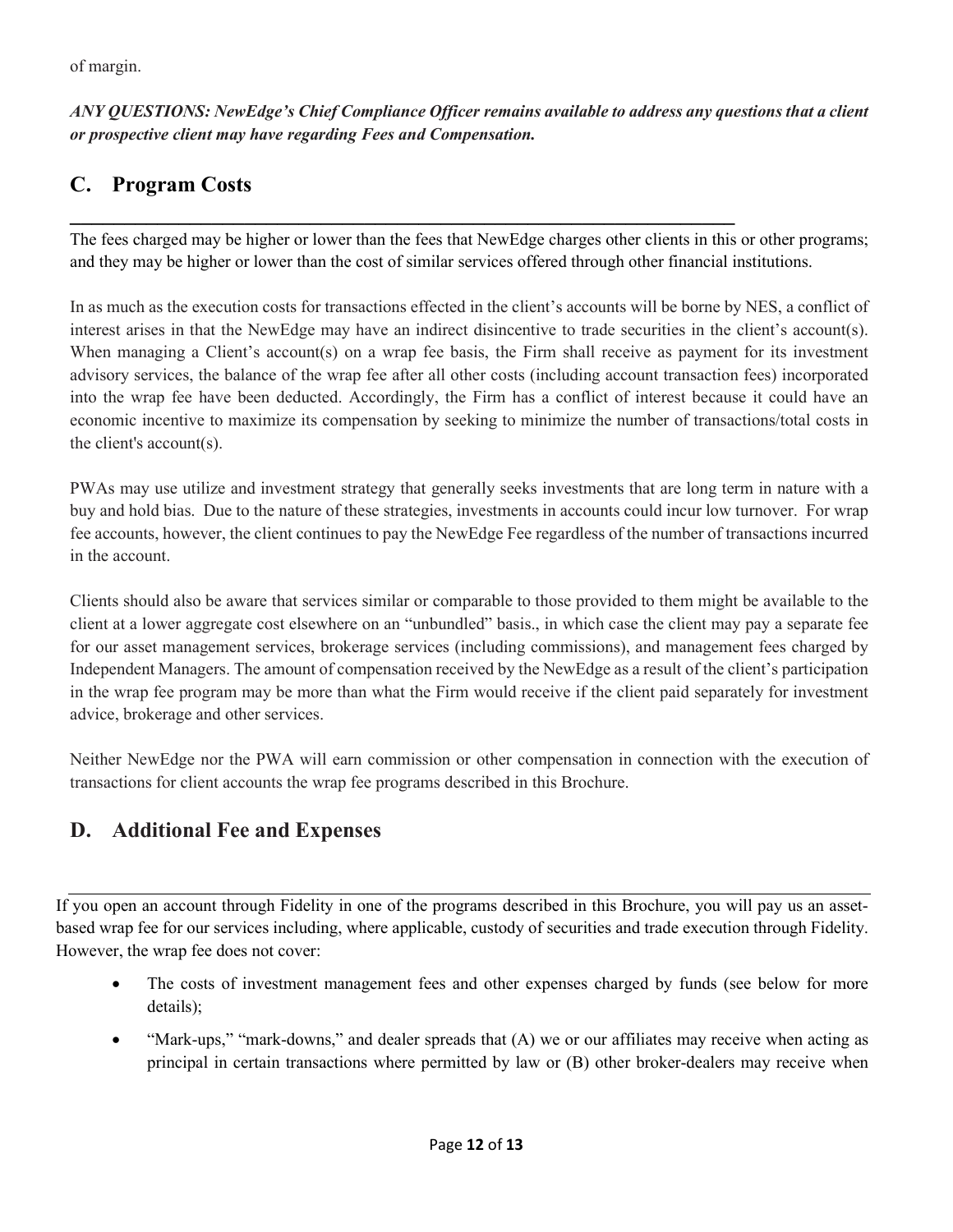acting as principal in certain transactions effected through us and/or our affiliates acting as agent, which is typically the case for dealer market transactions (e.g., fixed income and over-the-counter equity);

- Fees or other charges that you may incur in instances where a transaction is effected through a third party and not through us or our affiliates. Such fees or other charges will be included in the price of the security and not reflected as a separate charge on your trade confirmations or account statements.
- Processing fees or certain other costs or charges that may be imposed by third parties (including, among other things, odd-lot differentials, transfer taxes, foreign custody fees, exchange fees, supplemental transaction fees, regulatory fees and other fees or taxes that may be imposed pursuant to law);
- Any fee which a trust company affiliated with the Firm charges for its services (if applicable) as custodian and trustee for the assets in the program described in this Brochure, pursuant to a separate agreement between you and the trust company; or
- Interest charged to the account should the account have a trade-related debit balance.

In addition to the wrap fee paid to NewEdge and Independent Managers, as applicable, clients may also incur certain charges imposed other third parties, such as broker-dealers, custodians, trust companies, banks and other financial institutions (collectively "Financial Institutions"). These additional charges may include transaction fees, custodial fees, fees attributable to alternative assets, reporting charges, margin costs, charges imposed directly by a mutual fund or ETF in a client's account, as disclosed in the fund's prospectus (e.g., fund management fees and other fund expenses), deferred sales charges, odd-lot differentials, transfer taxes, wire transfer and electronic fund fees, and other fees and taxes on brokerage accounts and securities transactions. In addition to the Wrap Fee, clients will bear a proportionate share of any fees and expenses associated with ADRs, GDRs, and REITs, if applicable, in which account assets are invested, and may also bear any fees and expense associated with converting non U.S. securities into ADRs or GDRs, if applicable.

## *Investment Manager Fees and Trading Expenses*

In the event an Independent Manager elects to utilize brokers or dealers other than Fidelity to effect a transaction in a recommended security ("trade away" from Fidelity), brokerage commissions and other charges for transactions not effected through Fidelity are generally charged to the client by the executing broker or dealer, whereas the wrap fee assessed by NewEdge covers the cost of brokerage commissions on transactions effected through Fidelity. In the event an Independent Manager elects to trade away from Fidelity, those transactions are generally traded from broker to broker and are usually cleared without any commissions. However, the client should be aware that, in many cases, the executing broker or dealer may assess a commission or other charges to the transaction and such costs will be in addition to the wrap fee charged by NewEdge. As a result, the net purchase or sale price reflected on trade confirmations provided by Fidelity on such trades may reflect brokerage commissions or dealer markups or markdowns charged by the executing broker, that are not separately itemized by Fidelity. Additionally, investment disciplines of Independent Managers that elect to trade away from Fidelity will generally be more costly to clients than those disciplines of Independent Managers that elect to trade exclusively or primarily through Fidelity.

# *Mutual Funds & ETFs*

NewEdge may recommend that certain clients invest account assets in open-end mutual funds (including money market funds), closed-end funds, exchange traded funds, and other registered collective investment vehicles that have various internal fees and expenses, which are borne by the client as an investor. The NewEdge Fee does not include the internal management, operating or distribution fees or expenses imposed or incurred by a mutual fund, ETF or other pooled investment vehicles held in a client's account. If a client's assets are invested in any mutual funds, ETFs, or other pooled investment vehicles, in addition to the NewEdge Fee, the client will incur the internal management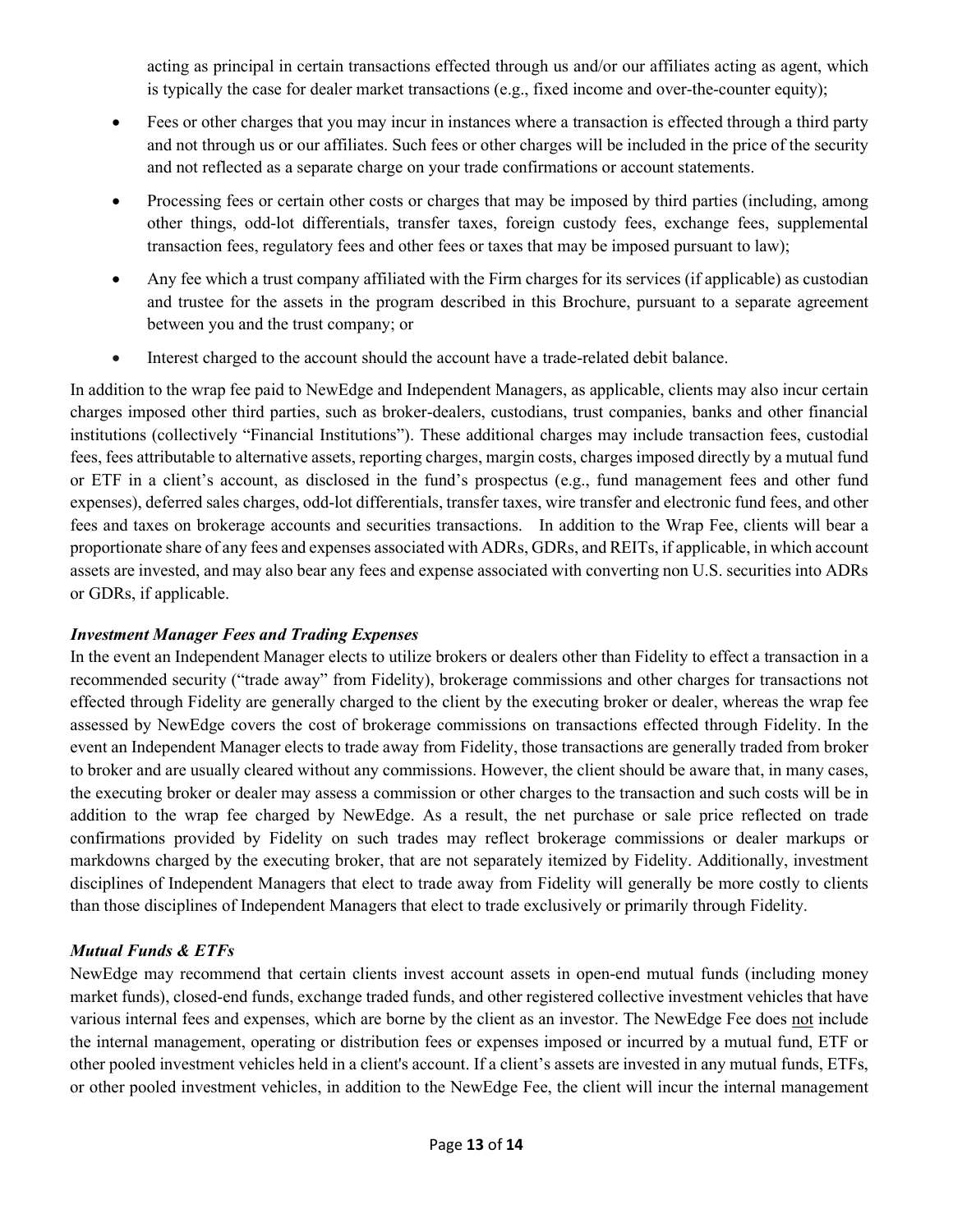and operating fees and expenses, investment management and/or performance-based fees, redemption/early termination fees (which include fees on whole or partial liquidations of the client's assets in the investment vehicles) and other fees and expenses that may be assessed by the investment vehicle's sponsor, custodian, transfer agent, adviser, shareholder service provider or other service providers. These expenses may include administration, distribution, transfer agent, custodial, legal, audit and other fees and expenses. Further information regarding charges and fees assessed may be found in the appropriate prospectus, offering memorandum, annual report and/or custodial agreement applicable to the corresponding investment vehicle.

NewEdge clients generally have access institutional or advisory share classes that typically have a higher initial minimum investment and lower expense ratios as compared with other retail share classes. However, in some instances, NewEdge may not be able to purchase institutional or advisory share classes though third party custodians. In other instances, NewEdge may be able to purchase other share classes, such as load waived A shares, which don't have a sales load but typically have a higher expense ratio than institutional share classes. Clients should not assume that they will only be invested in mutual funds with the lowest expense ratio, as we consider other factors beyond expense ratios when making recommendations to our advisory clients.

#### *Shareholder Service Fees in Advisory Accounts*

Certain mutual funds pay "Shareholder Services Fees". Shareholder Services Fees are often referred to as trailers, rebates or revenue sharing arrangements and are received from various mutual fund companies with respect to clients whose assets are invested in those mutual funds. The payment of these fees to investments advisers, their affiliates and Supervised Persons (as defined in Section 10 – "Other Financial Industry Activities and Affiliations") can be substantial, typically ranging from 5 to 50 basis points (0.05% to .50%) of the mutual fund balance depending on the mutual fund purchased. This practice creates a potential conflict of interest in so far as the Firm and its PWAs could have a financial incentive to recommend mutual funds over other investments and higher paying mutual funds over lower paying mutual funds.

Except as set forth below, neither NewEdge, nor its affiliates or PWAs are permitted to retain any Shareholder Service Fees with respect to assets in NewEdge's advisory account. To the extent that a fund only offers share classes that pay Shareholder Services Fee, NewEdge will credit payment received to advisory clients.

In limited instances, certain mutual funds purchased in Fidelity's no transaction fee program ("NTF Program") pay revenue share to NES. In order to mitigate this conflict, the Firm does not share these payments with its PWAs and has policies and procedures in place to ensure that clients purchasing funds in the NTF Program that pay revenue share to NES only purchase such shares when they have the lowest expense ratio of the fund's share classes offered through NES.

Clients should also understand that the shares of certain mutual funds offered in these programs may impose shortterm trading charges for redemptions (typically 1%-2% of the amount redeemed) made within short periods of time. These short-term charges are imposed by the funds (and not NewEdge) to deter "market timers" who trade actively in fund shares. Clients should consider these short-term trading charges when requesting liquidation of shares. These charges, as well as operating expenses and management fees, may increase the overall cost to the client by 1%-2% (or more) of the mutual fund, and are described in each fund's prospectus.

Certain ETFs may be classified as partnerships for U.S. federal income tax purposes, which may result in unique tax treatment, including Schedule K-1 reporting. Clients should consult their tax adviser for additional information regarding the tax consequences associated with the purchase, ownership and disposition of such investments. Additional information is also available in the ETF prospectus, which is available upon request.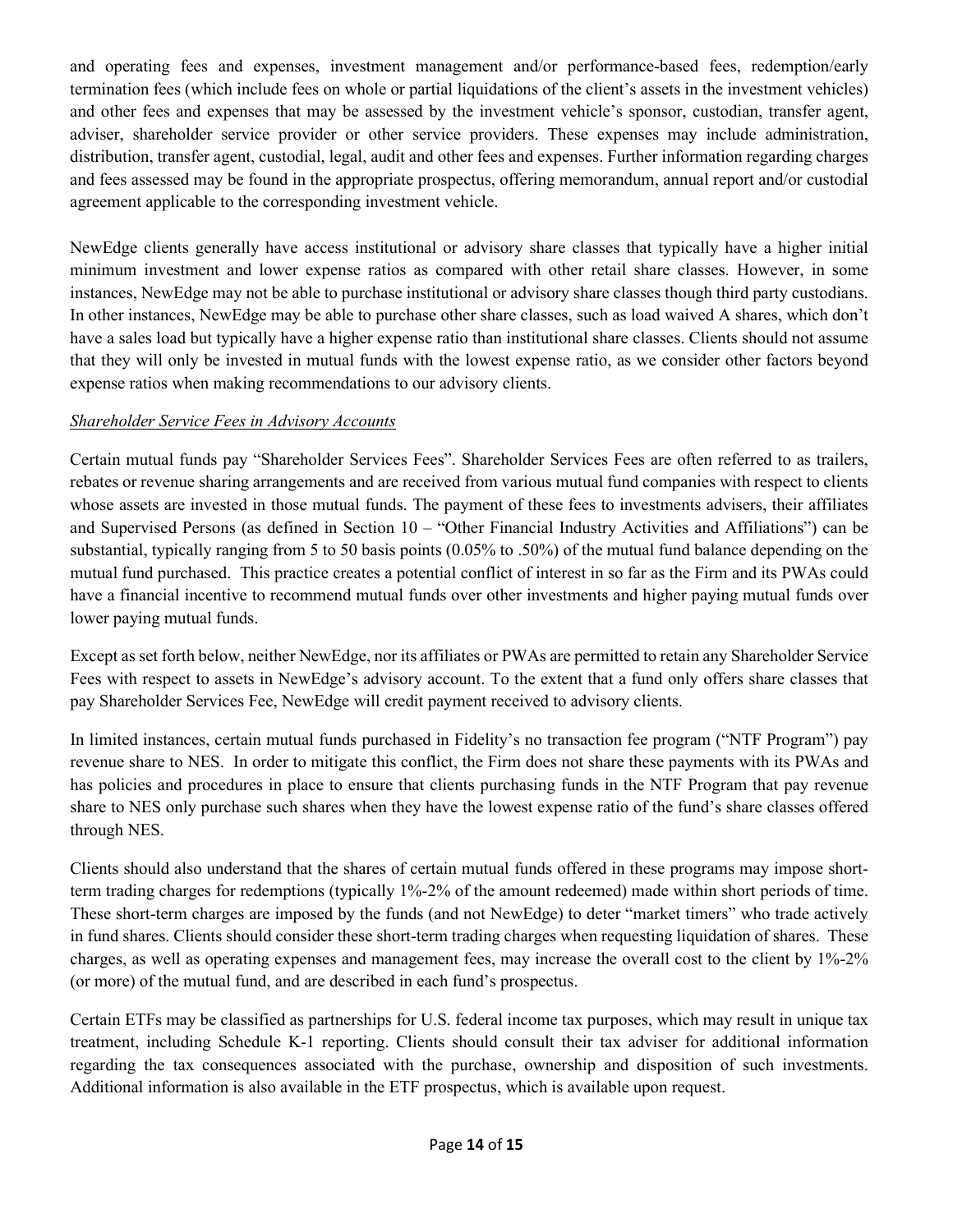# *Use of Margin*

Through execution of a separate Margin Agreement, eligible clients will have the ability to borrow cash against the value of certain assets held within a client's advisory account (the "Margin Program"). Except for its long/short strategy, NewEdge does not recommend the use of margin for investment purposes. A *margin account* is a brokerage account that allows investors to borrow money to buy securities and/or for other non-investment borrowing purposes. The broker/custodian charges the investor interest for the right to borrow money and uses the securities as collateral. By using borrowed funds, the customer is employing leverage that will magnify both account gains and losses. Should a client determine to use margin, NewEdge will include the entire market value of the margined assets when computing its advisory fee. Accordingly, NewEdge's fee shall be based upon a higher margined account value, resulting in NewEdge earning a correspondingly higher advisory fee. As a result, the potential of conflict of interest arises since NewEdge may have an economic disincentive to recommend that the client terminate the use of margin. Please Note: The use of margin can cause significant adverse financial consequences in the event of a market correction. ANY QUESTIONS: Our Chief Compliance Officer remains available to address any questions that a client or prospective client may have regarding the use of margin.

NFS pays NES a percentage of the margin rate charged to clients on borrowed funds held at NFS, and PWAs may share in a portion of this compensation attributable to their clients' margin accounts. The receipt of this compensation creates an incentive for the Firm and its PWAs to recommend use of the Margin Program to clients. NewEdge seeks to address this conflict of interest by disclosing to clients the payment of compensation to the Firm and its PWAs under the Margin Program, and by imposing suitability requirements on clients seeking to utilize the Margin Program. In addition, clients must meet the credit and suitability requirements of NFS. Clients should carefully review the terms and conditions of the Margin Program as described in the Margin Agreement. Margin costs and expenses are separate client changes and not part of the overall NewEdge Fee.

## *Pledged Asset Loans (Non-Purpose Securities Backed Loans)*

A client who has a need to borrow money could determine to do so by using:

- **Margin**-The account custodian or broker-dealer lends money to the client. The custodian charges the client interest for the right to borrow money, and uses the assets in the client's brokerage account as collateral; and,
- **Pledged Assets Loan** In consideration for a lender (i.e., a bank, etc.) to make a loan to the client, the client pledges its investment assets held at the account custodian as collateral;

These above-described collateralized loans are generally utilized because they typically provide more favorable interest rates than standard commercial loans. These types of collateralized loans can assist with a pending home purchase, permit the retirement of more expensive debt, or enable borrowing in lieu of liquidating existing account positions and incurring capital gains taxes. However, such loans are not without potential material risk to the client's investment assets. The lender (i.e. custodian, bank, etc.) will have recourse against the client's investment assets in the event of loan default or if the assets fall below a certain level. NewEdge received the following economic benefits from Securities Backed Loans:

- by taking the loan rather than liquidating assets in the client's account, NewEdge continues to earn a fee on such Account assets; and,
- if the client invests any portion of the loan proceeds in an account to be managed by NewEdge, NewEdge will receive an advisory fee on the invested amount;
- if NewEdge or one of its representatives will be compensated by the Lender for making the introduction; and,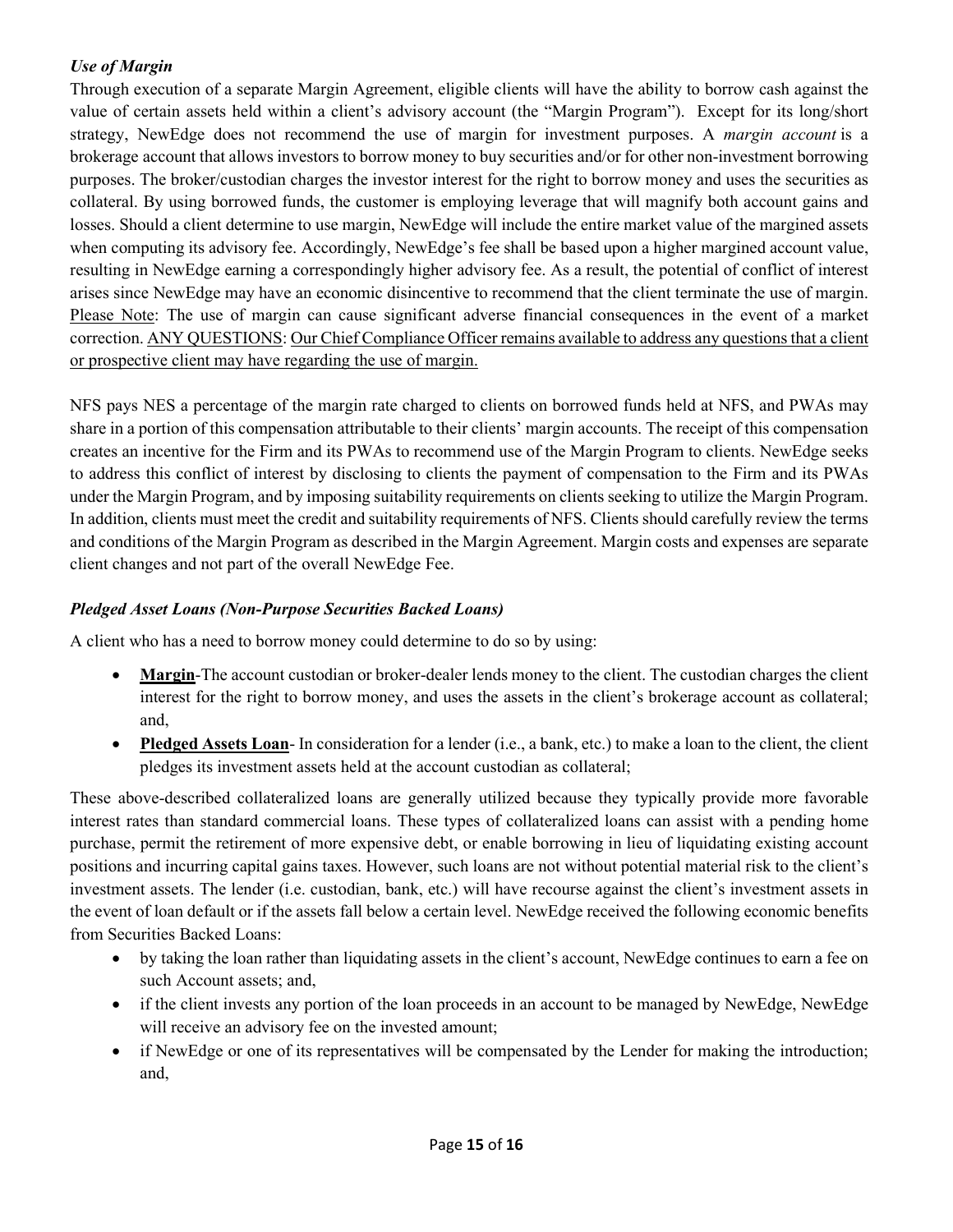• if NewEdge's advisory fee is based upon the higher margined account value (*see* margin disclosure at Item 5 below), NewEdge will earn a correspondingly higher advisory fee. This could provide NewEdge with a disincentive to encourage the client to discontinue the use of margin.

## *Alternative Investments*

An important component of the selection process of Private Investments such as hedge funds, private equity funds, private real estate funds and structured products includes carefully reading the accompanying offering documents and/or prospectus prior to making a purchase decision. The offering documents contain important information that will help the client make an informed choice. Each prospective client investor will be required to complete a subscription agreement, pursuant to which the client shall establish that he/she is qualified for investment in the fund, and acknowledges and accepts the various risk factors that are associated with such an investment.

As part of the review process, a client should consider the fees and expenses associated with a particular alternative investment. It is important to note that the fees and expenses related to alternative investments are often higher than those of more traditional investments.

While each investment will differ in terms of both total fees and expenses and how those fees and expenses are calculated, the following section will discuss the primary categories of fees and expenses that are common to many alternative investments.

- o *Management fees*: The manager for any particular investment will often charge a management fee that is based on the total value of your investment. As the value of your investment increases, the total management fees that a manager receives may increase. As the value of your investment decreases, the total management fees that a manager receives may decrease. These fees are similarly structured but are often higher than management fees associated with other, more traditional, investments such as mutual funds.
- o *Incentive-based compensation*: Many alternative investment managers receive incentive-based compensation in addition to management fees. Incentive-based fees typically involve the manager retaining a percentage of profits generated for clients. Fees related to incentive compensation are often referred to as incentive/performance-based fees or carried interest. It is important to note that these fees are in addition to management fees that are charged by the manager and that the exact calculation of incentive fees or carried interest differs by product and manager. NewEdge does not typically share in any incentive-based compensation to which an investment manager is entitled.
- o *Redemption fees:* Some investments may have direct or indirect costs related to liquidating your position, particularly if an investment is liquidated shortly after being purchased or if an investment is specifically designed to provide limited or no liquidity to investors.

#### **Account Additions and Withdrawals**

Clients may make additions to and withdrawals from their account at any time. Clients may withdraw account assets on notice to NewEdge, subject to the usual and customary securities settlement procedures. NewEdge may consult with its clients about the options and implications of transferring securities. Clients are advised that when transferred securities are liquidated, they may be subject to transaction fees, short-term redemption fees, fees assessed at the mutual fund level (e.g., contingent deferred sales charges) and/or tax ramifications.

Clients should be aware that securities transferred into an account may have been subject to a commission or sales load when the security was originally purchased. After transfer into an advisory account, clients should understand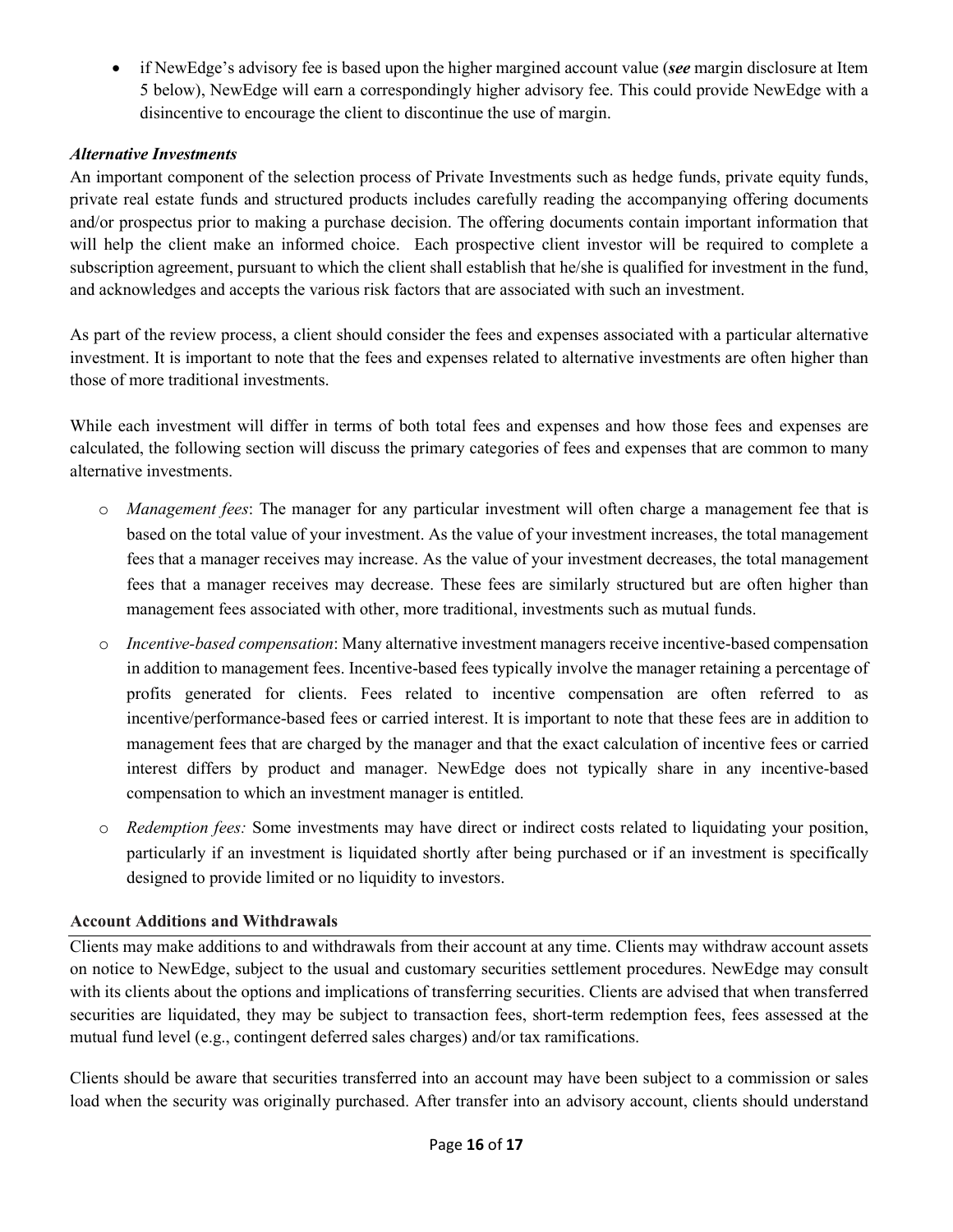that an advisory fee will be charged based on the total assets in the account, including the transferred security. When transferring securities into an account, clients should consider and speak to us about whether (1) a commission was previously paid on the security; (2) client wishes for the security to be managed as part of the account and be subject to an advisory fee; or (3) client wishes to hold the security in a brokerage account that is not managed and not subject to an advisory fee.

# **E. Compensation of PWAs**

PWAs are compensated, on an ongoing basis, based on a portion of the total NewEdge Fee. The amount of the compensation received by a PWA may be more or less than what the PWA would receive if you participated in other investment programs or paid separately for investment advice, brokerage and other services through another firm. Therefore, your PWA may have a conflict of interest in recommending our wrap fee program over other programs or services. In addition, experienced PWAs moving their practices to NES or NewEdge may have received loans or other financial incentives based on reaching certain asset levels or revenues generated. The Firm mitigates this potential conflict of interest by imposing suitability requirements and maintaining a supervisory system that includes conducting periodic supervisory visits and compliance inspections and audits. This conflict of interest is further mitigated by fiduciary obligations and regulatory and compliance rules and procedures to which the Firm and the PWAs are subject.

# <span id="page-16-0"></span>**Item 5. Account Requirements and Types of Clients**

NewEdge offers services to high net worth families and individuals, family limited partnerships, family offices, foundations, endowments, trusts, estates, charitable organizations, donor advised funds, corporations, privately offered pooled investment vehicles and business entities.

## **Minimum Account Value**

As a condition for starting and maintaining an investment management relationship, NewEdge generally imposes a minimum portfolio value of \$5,000,000 since many of the investments recommended require "qualified purchaser" status. NewEdge may, in its sole discretion, accept clients with smaller portfolios. NewEdge may aggregate the portfolios of family members to meet the minimum portfolio size.

*Please Note: Fee Differentials.* NewEdge shall generally price its advisory services based upon various objective and subjective factors. As a result, our clients could pay diverse fees based upon the type, amount and market value of their assets under management, the anticipated complexity of the engagement, and the anticipated level and scope of the overall investment advisory and consulting services to be rendered. Additional factors effecting pricing can include related accounts, employee accounts, competition, and negotiations. As a result of these factors, similarly situated clients could pay diverse fees, and the services to be provided by NewEdge to any particular client could be available from other advisers at lower fees. All clients and prospective clients should be guided accordingly. Please Note: Conflict of Interest. NewEdge shall generally compensate its representatives based upon the revenues derived from accounts that they service. The representative generally maintains the authority to determine/negotiate the percentage advisory fee. Thus, a conflict of interest is presented because the higher the advisory fee, the greater the representative's (and NewEdge's) compensation.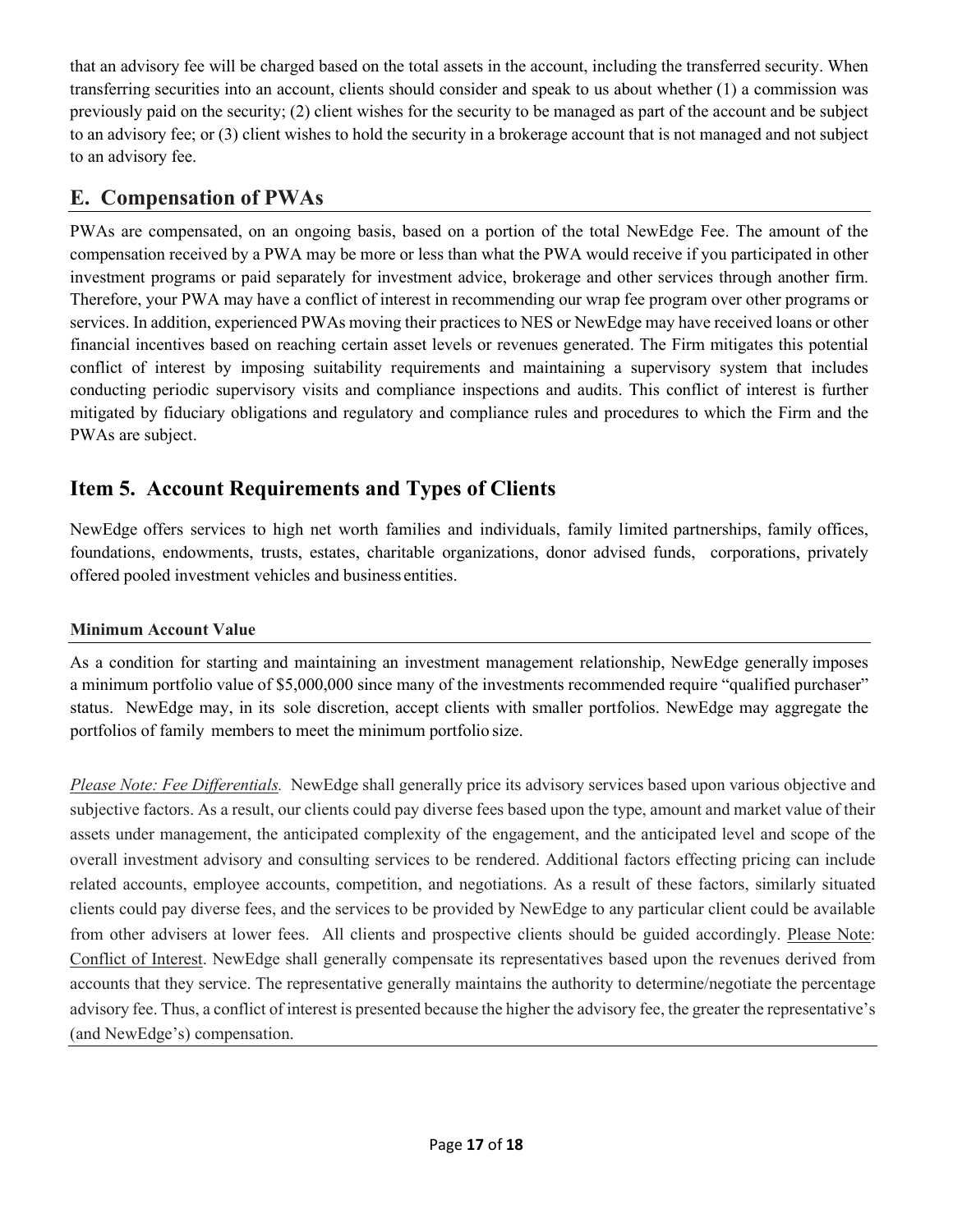*ANY QUESTIONS: NewEdge's Chief Compliance Officer remains available to address any questions regarding advisory fees.*

# <span id="page-17-0"></span>**Item 6. Portfolio Manager Selection and Evaluation**

# **A. Manager Selection**

Before NewEdge recommends an Independent Manager or Private Fund, it conducts due diligence on such Independent Manager/Private Funds, either directly through its own internal vetting process and/or through a thirdparty research provider. This due diligence process includes, among other things, a review of each firm's structure, trading and operations, legal and compliance issues, investment and risk management.

#### **Investment Managers and Private Funds**

All Independent Managers and Private Funds recommended by NewEdge undergo a due diligence process that includes:

- o Initial Manager Evaluation
- o Quantitative Analysis
- o Ongoing Monitoring

As discussed above, your PWA will assist you in selecting an asset allocation and one or more Independent Managers and Private Funds. Those investment portfolios and the methods of analysis utilized by their Independent Managers are described in more detail in each Independent Manager's Form ADV. Information about a Private Fund's investment objective and policies is contained in its private placement memorandum and subscription agreement.

# **B. PWA Strategies**

Each PWA has access to various market, research, portfolio modelling and other tools and information to which he or she may refer in determining investment advice provided to clients. PWAs choose their own research methods, investment style, and management philosophy. Accordingly, the investment advice provided to each client may vary from one PWA to another. The investment strategies and advice may vary depending upon each client's specific financial situation. As such, PWAs determine investments and allocations based upon clients' predefined objectives, risk tolerance, time horizon, financial horizon, financial information, liquidity needs, and other various suitability factors. Clients' restrictions and guidelines may affect the composition of client portfolios.

PWAs can implement investment strategies by recommending the following types of investments:

- o Equities
- o Fixed Income
- o Mutual Funds
- o Exchange Traded Funds & Trusts
- o Master Limited Partnerships
- o REITs
- o Options Strategies
- o Structured Products
- o Hedge Funds
- o Private Equity Funds
- o Private Credit Funds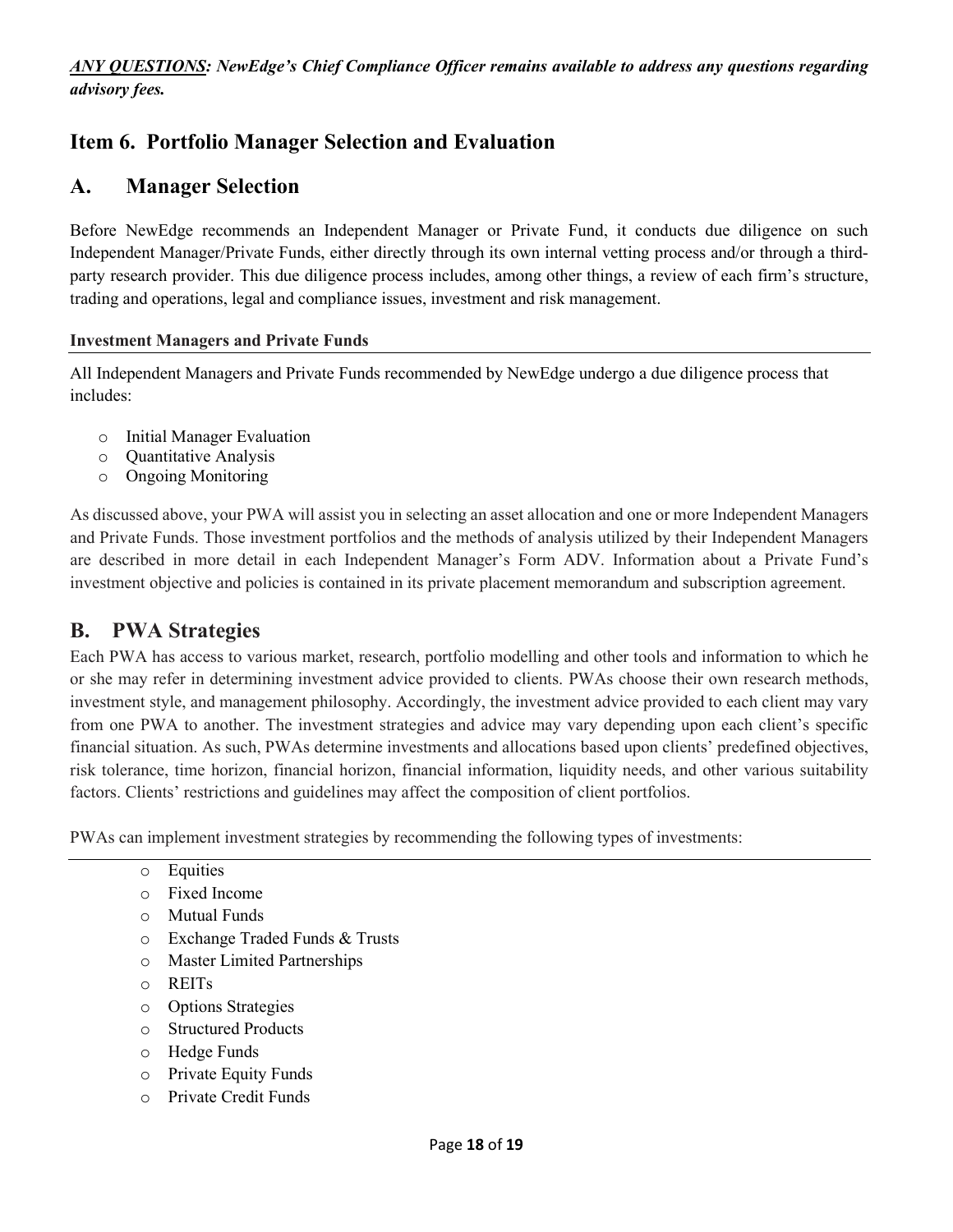- o Trading (short and long-term purchases); and
- o Margin transactions.

The foregoing is not a comprehensive list of the methods of analysis and strategies that may be employed by NewEdge or its PWAs, nor are the descriptions necessarily the only ways in which the methods of analysis and strategies may be implemented.

PWA Managed Portfolios are not subject to the same review and approval process as Independent Managers or Private Funds.

#### *Other Advisory Services*

In addition to the Services described in this Brochure, NewEdge offers clients additional advisory services including:

- o Wealth Planning
- o Financial Planning
- o Asset Allocation
- o Portfolio Construction
- o Institutional Consulting
- o Private Investment Opportunities
- o Comprehensive Performance Reporting

For information about these services, please refer to the Firm's Form ADV Part 2A Firm Brochure, which is available through your PWA and can be found on the SEC's website.

#### *Performance Based Fees and Side by Side Management*

NewEdge does not provide any services for a performance-based fee (i.e., a fee based on a share of capital gains or capital appreciation of a client's assets).

## *Risk of Loss*

Investing in securities involves risk of loss that you should be prepared to bear. All investment programs have certain risks that are borne by the investor. Investors face the following investment risks:

- o *Interest-rate Risk*: Fluctuations in interest rates may cause investment prices to fluctuate. For example, when interest rates rise, yields on existing bonds become less attractive, causing their market values to decline.
- o *Market Risks*: The profitability of a significant portion of NewEdge's recommendations and/or investment decisions may depend to a great extent upon correctly assessing the future course of price movements of stocks, bonds and other asset classes. There can be no assurance that NewEdge will be able to predict those price movements accurately or capitalize on any such assumptions.
- o *Inflation Risk*: When any type of inflation is present, a dollar today will not buy as much as a dollar next year, because purchasing power is eroding at the rate of inflation.
- o *Currency Risk*: Overseas investments are subject to fluctuations in the value of the dollar against the currency of the investment's originating country. This is also referred to as exchange rate risk.
- o *Reinvestment Risk*: This is the risk that future proceeds from investments may have to be reinvested at a potentially lower rate of return (interest rate). This primarily relates to fixed income securities.
- o *Business Risk*: These risks are associated with a particular industry or a particular company within an industry. For example, oil drilling companies depend on finding oil and then refining it, a lengthy process, before they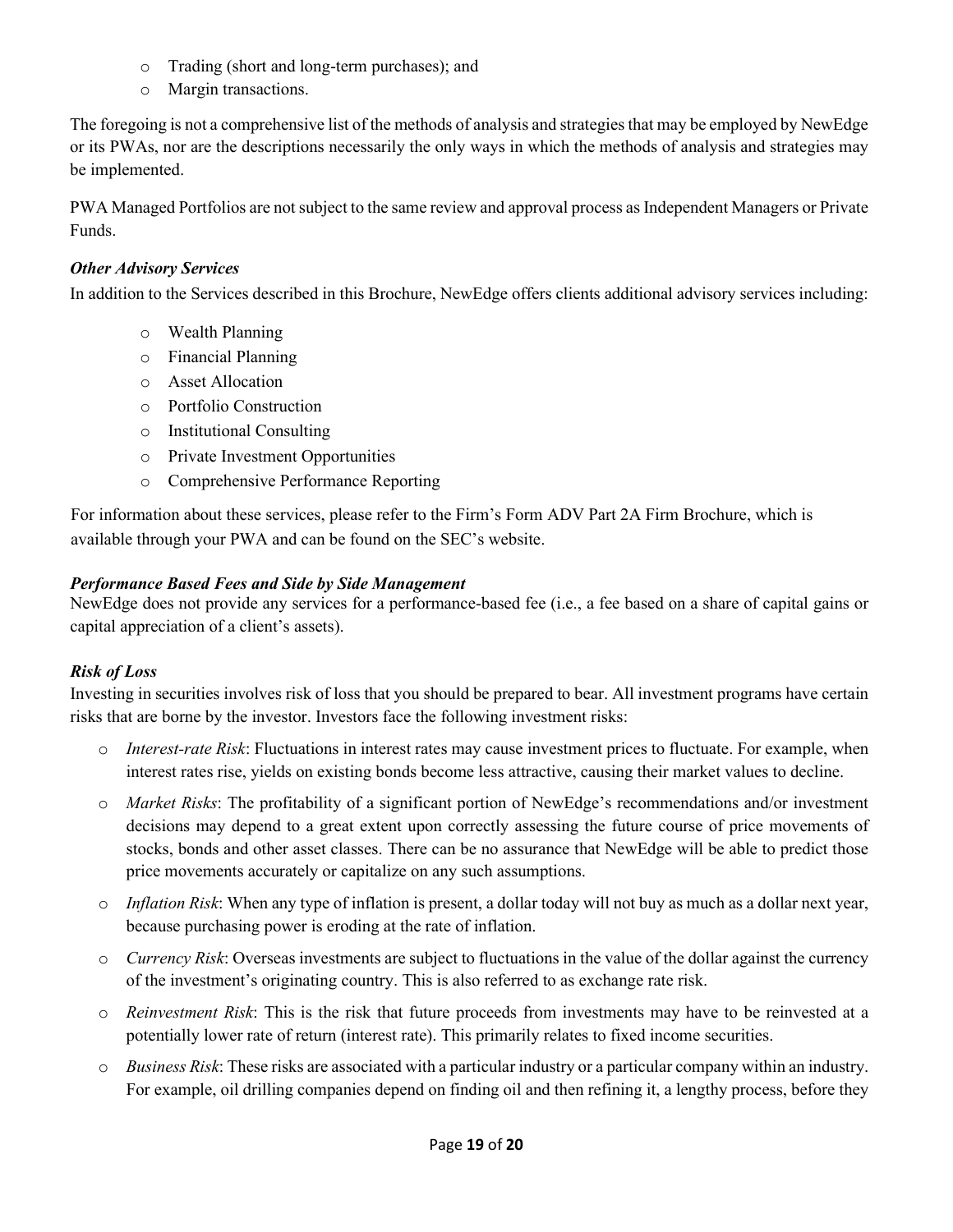can generate a profit. They carry a higher risk to profitability than an electric company, which generates its income from a steady stream of customers who buy electricity no matter what the economic environment is like.

- o *Liquidity Risk*: Liquidity is the ability to readily convert an investment into cash. Generally, assets are more liquid if many traders are interested in a standardized product. For example, Treasuries are highly liquid, while real estate properties are not.
- o *Financial Risk*: Excessive borrowing to finance a business' operations increases the risk of profit loss, because the company must meet the terms of its obligations in good times and bad. During periods of financial stress, the inability to meet loan obligations may result in bankruptcy and/or a declining market value.
- o *Correlation Risk*: This is the risk that the actual correlation (a statistical measure of how two or more variables move in relation to each other) between two assets (or variables) will be different than the correlation that was assumed or expected. Differences between the actual and expected correlation may result in a portfolio being riskier than was anticipated.
- o *Counterparty/Default Risk*: This is the risk that a party to a contract will not live up to (or default on) its contractual obligations to the other party to the contract.
- o *Valuation Risk*: This is the risk that an asset is improperly valued in relation to what would be received upon its being sold or redeemed at maturity.
- o *Tax Risk*: This is the risk that tax laws may change and impact the underlying investment premise or profitability of an investment. For example, a client may invest in Master Limited Partnership ("MLP") units, which may result in unique tax treatment and may not be appropriate for tax qualified retirement accounts.

*Exchange Traded Funds.* An investment in an ETF involves risk, including the loss of principal. ETF shareholders are necessarily subject to the risks stemming from the fund's underlying portfolio securities. Such shareholders are also liable for taxes on any fund-level capital gains, as ETFs are required by law to distribute capital gains in the event they sell securities for a profit that cannot be offset by a corresponding loss. Shares of ETFs are listed on securities exchanges and transacted at negotiated prices in the secondary market. Generally, ETF shares trade at or near their most recent NAV, which is generally calculated at least once daily for indexed based ETFs and potentially more frequently for actively managed ETFs. However, certain inefficiencies may cause the shares to trade at a premium or discount to their pro rata NAV. There is also no guarantee that an active secondary market for such shares will develop or continue to exist. Generally, an ETF only redeems shares when aggregated as creation units (usually 20,000 shares or more). Therefore, if a liquid secondary market ceases to exist for shares of a particular ETF, a shareholder may have no way to dispose of such shares.

*Use of Independent Managers.* As stated above, NewEdge may select certain Independent Managers to manage a portion of its clients' assets. In these situations, NewEdge continues to conduct ongoing due diligence of such managers, but such recommendations rely to a great extent on the Independent Managers' ability to successfully implement their investment strategies. In addition, NewEdge generally may not have the ability to supervise the Independent Managers on a day-to-day basis. The success of the third-party manager depends on the capabilities of its investment management personnel and infrastructure, all of which may be adversely impacted by the departure of key employees and other events. The future results of the third-party manager may differ significantly from the thirdparty manager's past performance. While the Firm intends to employ reasonable diligence in evaluating and monitoring third party managers, no amount of diligence can eliminate the possibility that a third party manager may provide misleading, incomplete or false information or representations, or engage in improper or fraudulent conduct,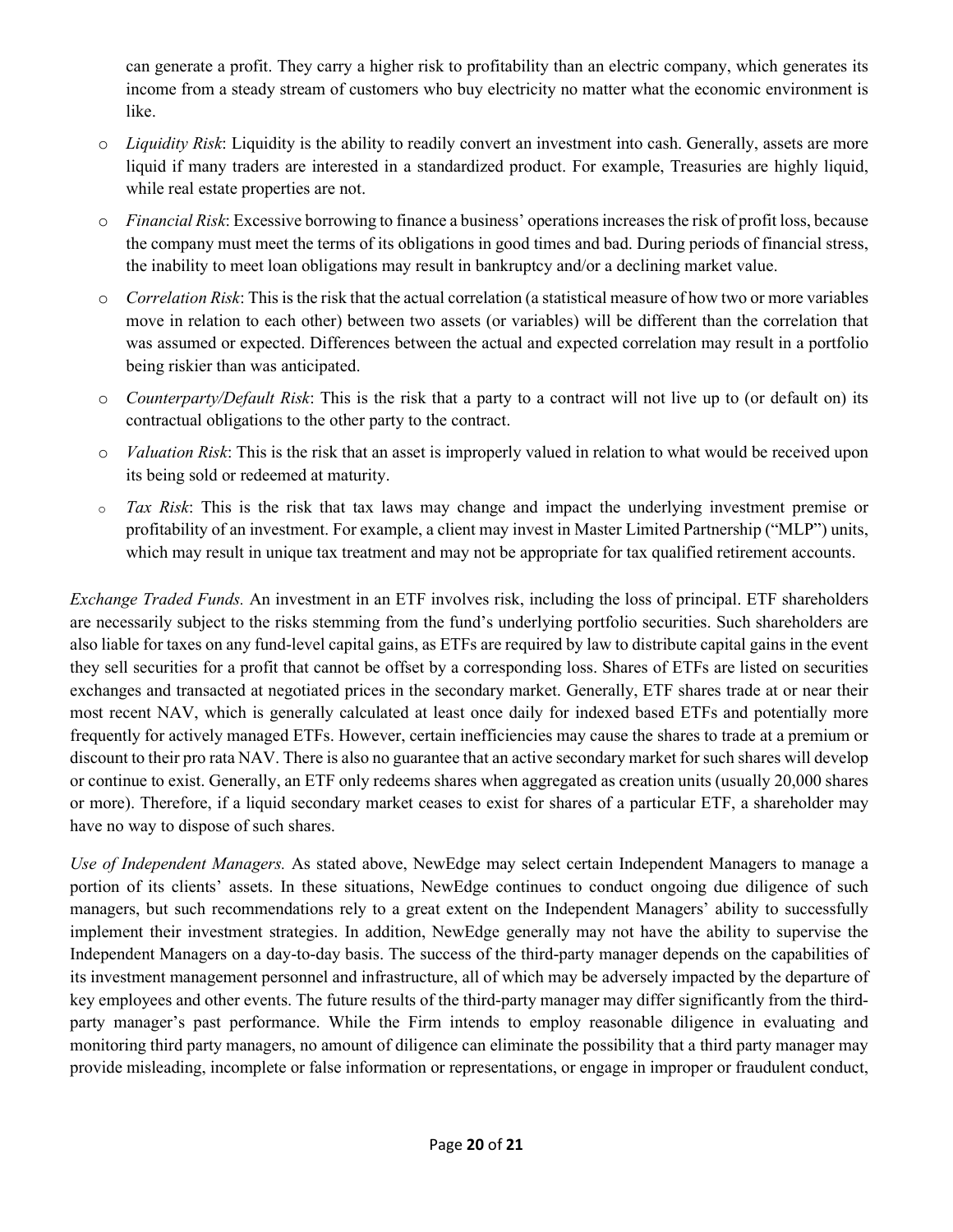including unauthorized changes in investment strategy, insider trading, misappropriation of assets and unsupportable valuations of portfolio securities.

*Use of Private Collective Investment Vehicles and Other Alternative or Private Investments.* NewEdge may recommend that certain clients invest in alternative investments, including privately placed debt or equity of companies or investments in privately placed collective investment vehicles (e.g., hedge funds, private equity funds, etc.). These investments are less liquid than publicly traded securities with some having significant holding requirements. The managers of the collective vehicles have broad discretion in selecting the investments. Often, the investments are not registered or subject to less registration. There are numerous other risks in investing in these securities. Clients should consult each investment's prospectus or private placement memorandum and/or other documents explaining such risks prior to investing.

Private investment funds generally involve various risk factors, including, but not limited to, potential for complete loss of principal, liquidity constraints and lack of transparency, a complete discussion of which is set forth in each fund's offering documents, which will be provided to each client for review and consideration. Unlike other liquid investments that a client may maintain, private investment funds do not provide daily liquidity or pricing. Each prospective client investor will be required to complete a Subscription Agreement, pursuant to which the client shall establish that he/she is qualified for investment in the fund and acknowledges and accepts the various risk factors that are associated with such an investment.

*Margin.* While the use of margin borrowing can substantially improve returns, it may also increase overall portfolio risk. Margin transactions are generally affected using capital borrowed from a financial institution, which is secured by a client's holdings. Under certain circumstances, the lending institution may demand an increase in the underlying collateral. If the client is unable to provide the additional collateral, the financial institution may liquidate account assets to satisfy the client's outstanding obligations, which could have adverse consequences. In addition, fluctuations in the amount of a client's borrowings and the corresponding interest rates may have a significant effect on the profitability and stability of a client's portfolio.

*Derivatives.* The use of derivatives such as swaps, commodity-linked structured notes and futures entails substantial risk, including the risk of loss of a significant portion of their principal value, lack of a secondary market, increased volatility, correlation risk, counterparty risk, liquidity risk, interest-rate risk, market risk, credit risk, valuation risk and tax risk. Derivatives, primarily futures and forward contracts, generally have implied leverage (a small amount of money to make an investment of greater value). Because of this, extensive use of derivatives may magnify any gains or losses on those investments as well as the risk of any fund using derivatives.

*Risks Relating to Structured Products.* Investments in structured products (generally Senior Unsecured Debt Obligations linked to the performance of an underlying market measure) (all such products, "Structured Products") are subject to a number of risks, including credit risk, market risk, and liquidity risk. Structured Products typically have a specified maturity date and payout profile determined by the performance of an underlying, or basket of underlying, market measures. Structured Products are generally designed to provide some level or combination of principal protection, downside market risk mitigation, enhanced income, or enhanced returns relative to the performance of the underlying market measure. As a Senior Unsecured Debt Obligation, the payout at maturity is dependent on the issuer's ability to pay off its debts as they mature. While there is generally liquidity provided by the issuer of a Structured Product prior to maturity, there is no guarantee of a secondary market. In the case that there is a secondary market provided, the sale price may be significantly less than what would be the maturity value due to factors such as volatility, interest rates, credit quality and risk appetite. The value of an investment in a Structured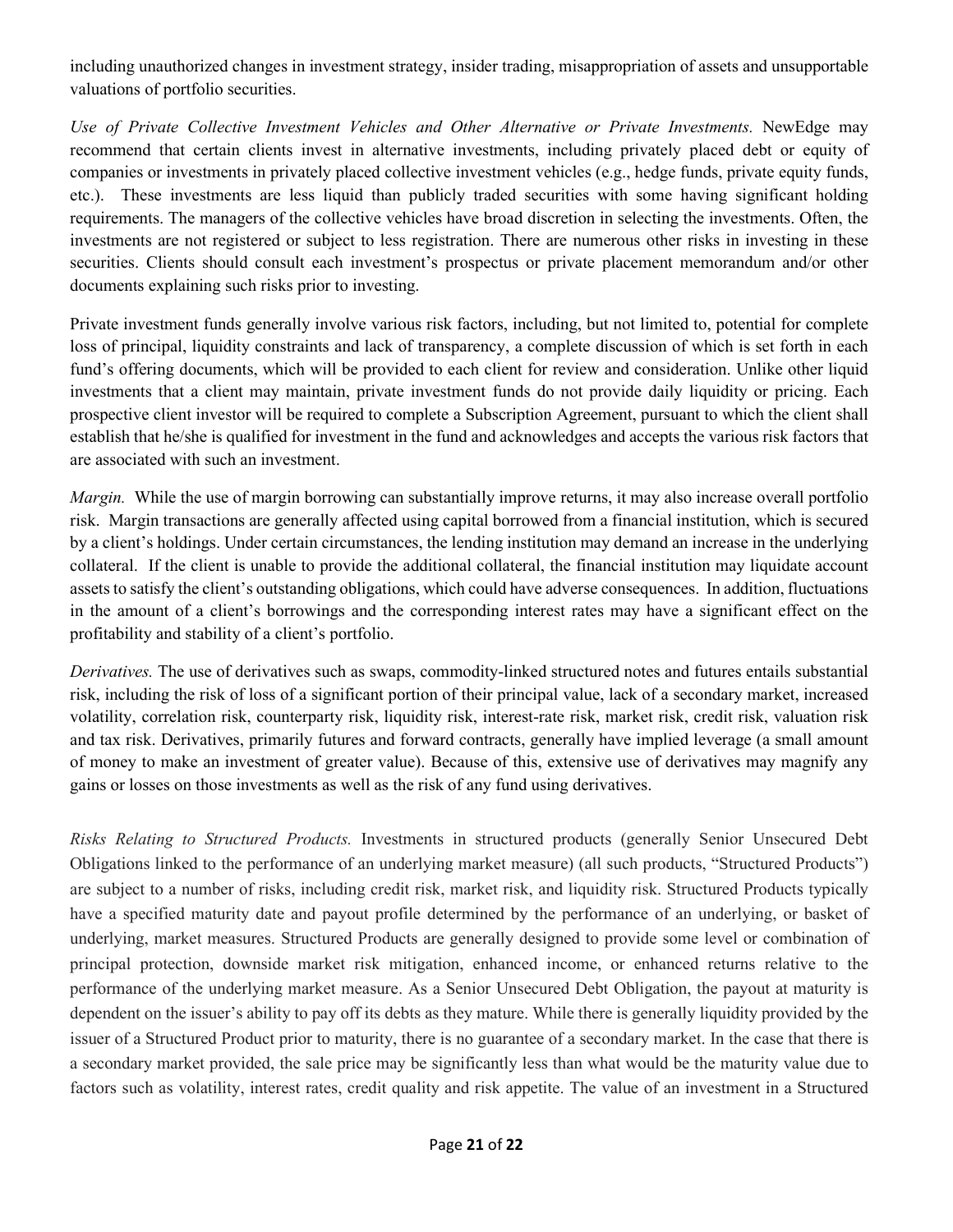Product will reflect the then-current market value of the Structured Product as calculated by the issuer and will be subject to all of the risks associated with an investment in the underlying market measure along with the risks and factors described above. Investors in structured products will not own or have any claim to the underlying market measure directly and will therefore not benefit from general rights applicable to the holders of those assets, such as dividends and voting rights. Notes are not insured through any governmental agency or program and the return of principal and fulfillment of the terms negotiated by NewEdge on behalf of clients is dependent on the financial condition of the third party issuing the note and the issuer's ability to pay its obligations as they become due.

Structured notes purchased for clients will not be listed on any securities exchange. There may be no secondary market for such structured notes, and neither the issuer nor the agent will be required to purchase notes in the secondary market. Some of these structured financial products are callable by the issuer only, therefore the issuer (not the investor) can choose to call in the structured notes and redeem them before maturity. In addition, the maximum potential payment on structured notes will typically be limited to the redemption amount applicable for a payment date, regardless of the appreciation in the underlying index associated with the note. Since the level of the underlying index at various times during the term of the structured notes held by clients could be higher than on the valuation dates and at maturity, clients may receive a lower payment if redeemed early or at maturity than if a client would have invested directly in the underlying index.

While the payment at maturity of any structured notes would be based on the full principal amount of any note sold by the issuer, the original issue price of any structured note purchased for clients includes an agent's commission and the cost of hedging the issuer's obligations under the note. As a result, the price, if any, at which an issuer will be willing to purchase structured notes from clients in a secondary market transaction, if at all, will likely be lower than the original issue price and any sale before the maturity date could result in a substantial loss. Structured notes will not be designed to be short-term trading instruments so clients should be willing to hold any notes to maturity.

In the event that the client seeks to prohibit or limit the purchase of structured notes for the client's account, the client can do so, in writing, addressed to NewEdge' Chief Compliance Officer. In the event that a client has any questions regarding structured notes, NewEdge' Chief Compliance Officer remains available to address them.

*Alternatives.* Non-traditional investments strategies, including those that employ trading techniques to "short" the market, those that include exposure to nontraditional asset classes such as commodity futures and currency forwards. Clients should consider their overall allocation to alternative investments when determining the appropriateness of such a strategy. Alternatives entail substantial risk, including the risk of loss of a significant portion of their principal value, lack of a secondary market, increased volatility, correlation risk, counterparty risk, liquidity risk, interest-rate risk, market risk, credit risk, valuation risk and tax risk.

*Risk Relating to REITs.* Certain investment strategies offer real estate-related investment disciplines, which typically invest in common stocks of U.S. corporations. Almost all such investments will be treated for tax purposes as investments in real estate investment trusts ("REITs"). Although it is unlikely that such investments will cause a taxexempt investor to recognize "unrelated business taxable income" ("UBTI"), no assurances can be made that no UBTI will be recognized. If any investment causes a tax-exempt investor to recognize UBTI, and that tax-exempt investor is a charitable remainder trust, all of the income of the charitable remainder trust would be subject to federal income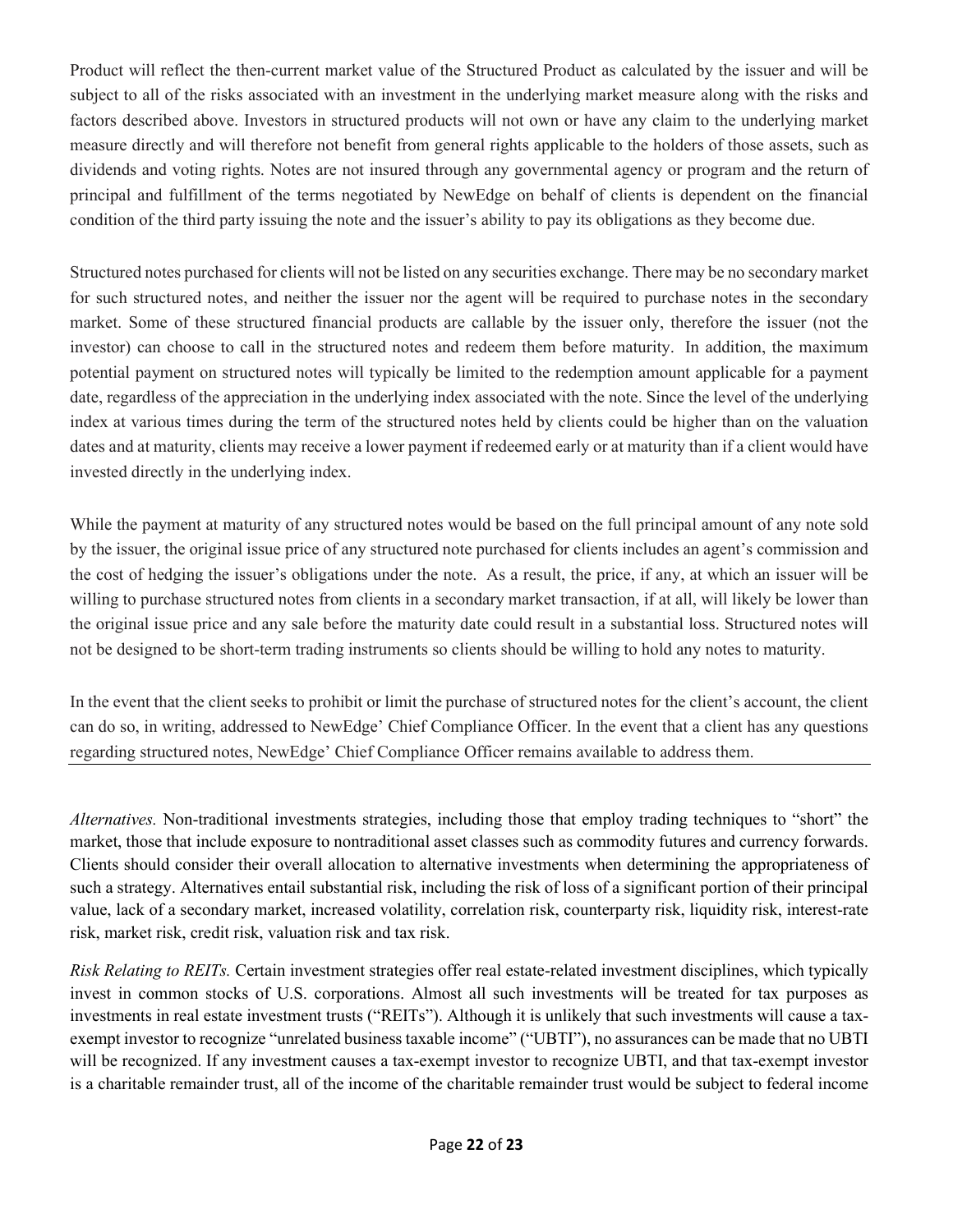tax for the tax year in which the UBTI was recognized. Therefore, charitable remainder trusts should consult with a tax adviser before investing in real estate investment disciplines.

*Risks Relating to Money Market Funds.* You could lose money in money market funds. Although money market funds classified as government funds (i.e., money market funds that invest 99.5% of total assets in cash and/or securities backed by the U.S government) or retail funds (i.e., money market funds open to natural person investors only) seek to preserve value at \$1.00 per share, they cannot guarantee they will do so. The price of money market funds will fluctuate and when you sell shares, they may be worth more or less than originally paid. Money market funds may impose a fee upon sale or temporarily suspend sales if liquidity falls below required minimums. During suspensions, shares would not be available for purchases, withdrawals, check writing or ATM debits. Moreover, in some circumstances, money market funds may be forced to cease operations when the value of a fund drops below \$1.00 per share. In that event, the fund's holdings are liquidated and distributed to the fund's shareholders. This liquidation process could take up to one month or more. During that time, these funds would not be available to you to support purchases, withdrawals and, if applicable, check writing or ATM debits from your account.

*Risks Relating to Differing Classes of Securities.* Different classes of securities have different rights as creditor if the issuer files for bankruptcy or reorganization. For example, bondholders' rights generally are more favorable than shareholders' rights in a bankruptcy or reorganization.

*Tax and Legal Considerations.* You are responsible for all tax liabilities and tax return filing obligations arising from the transactions in your account or any other investment advice offered by us. Changing your investment strategy or engaging in portfolio rebalancing transactions may result in sales of securities which may subject you to additional income tax obligations. Consult your independent tax or legal advisor with respect to the services described in this Brochure. NewEdge does not provide tax, legal, accounting, estate or actuary advice, and this Brochure or any other document received from NewEdge in connection with the Platform should not be construed as providing such advice.

*Cybersecurity Risks.* We must rely in part on digital and network technologies (collectively, "networks") to conduct our investment advisory business. Such networks, including those of service providers, are susceptible to cyberattacks that could potentially seek unauthorized access to digital systems for purposes such as misappropriating sensitive information, corrupting data or causing operational disruption. Cyber-attacks might potentially be carried out by persons using techniques that could range from efforts to electronically circumvent network security or overwhelm websites to intelligence gathering and social engineering functions aimed at obtaining information necessary to gain access. Cyber-attacks against, or security breakdowns, of us or our service providers, if applicable, may adversely impact us and our clients, potentially resulting in, among other things, financial losses; our inability to transact business on behalf of our clients; reputational damage; and/or additional costs. The Firm may incur additional costs related to cybersecurity risk management and remediation. In addition, cybersecurity risks may also impact issuers of securities in which we invest on behalf of our clients, which may cause our clients' investment in such issuers to lose value.

*Coronavirus Outbreak Risks* The recent global outbreak of the 2019 novel coronavirus ("COVID-19"), together with resulting voluntary and U.S. federal and state and non-U.S. governmental actions, including, without limitation, mandatory business closures, public gathering limitations, restrictions on travel and quarantines, has meaningfully disrupted the global economy and markets. Although the long-term economic fallout of COVID-19 is difficult to predict, it has and is expected to continue to have ongoing material adverse effects across many, if not all, aspects of the regional, national and global economy. In particular, the COVID-19 outbreak has already, and will continue to, adversely affect certain investments and the industries in which they operate. Furthermore, our ability to operate effectively, including the ability of its personnel or its service providers and other contractors to function,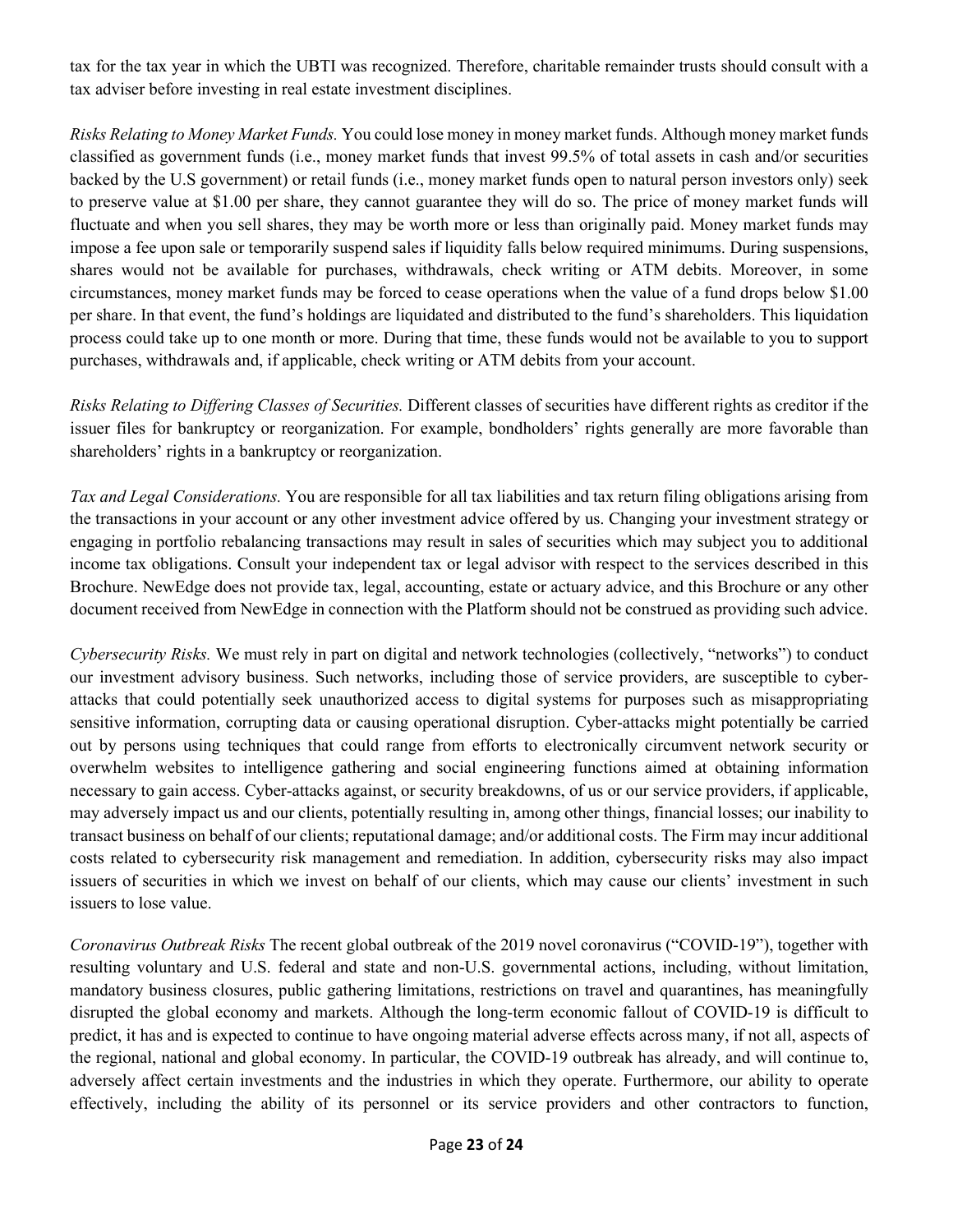communicate and travel to the extent necessary to carry out clients' investment strategies and objectives and our business and to satisfy its obligations to clients and pursuant to applicable law, has been, and will continue to be, impaired. The spread of COVID-19 among our personnel and service providers would also significantly affect our ability to properly oversee the affairs of clients (particularly to the extent such impacted personnel include key investment professionals or other members of senior management), which could result in a temporary or permanent suspension of a client's investment activities or operations.

*Risks Related to Socially Responsible Investing Limitations*. Socially Responsible Investing involves the incorporation of Environmental, Social and Governance considerations into the investment due diligence process ("ESG). There are potential limitations associated with allocating a portion of an investment portfolio in ESG securities (i.e., securities that have a mandate to avoid, when possible, investments in such products as alcohol, tobacco, firearms, oil drilling, gambling, etc.). The number of these securities may be limited when compared to those that do not maintain such a mandate. ESG securities could underperform broad market indices. Investors must accept these limitations, including potential for underperformance. Correspondingly, the number of ESG mutual funds and exchange traded funds are few when compared to those that do not maintain such a mandate. As with any type of investment (including any investment and/or investment strategies recommended and/or undertaken by NewEdge), there can be no assurance that investment in ESG securities or funds will be profitable, or prove successful.

*Risk Related to Cryptocurrency*: For clients who want exposure to cryptocurrencies, including Bitcoin, NewEdge will consider investment in corresponding exchange traded securities, and/or an allocation to separate account managers and/or private funds that provide cryptocurrency exposure. Crypto is a digital currency that can be used to buy goods and services, but uses an online ledger with strong cryptography (i.e., a method of protecting information and communications with codes) to secure online transactions. Unlike conventional currencies issued by a monetary authority, cryptocurrencies are generally not controlled or regulated and their price is determined by the supply and demand of their market. Cryptocurrency is currently considered to be a speculative investment. The speculative nature of cryptocurrencies notwithstanding, NewEdge may (but is not obligated to) utilize crypto exposure in one or more of its asset allocation strategies for diversification purposes. Please Note: Investment in cryptocurrencies is subject to the potential for liquidity constraints, extreme price volatility and complete loss of principal. Notice to Opt Out. Clients can notify NewEdge, in writing, to exclude cryptocurrency exposure from their accounts. Absent NewEdge's receipt of such written notice from the client, NewEdge may (but is not obligated to) utilize cryptocurrency as part of its asset allocation strategies for client accounts.

*Risk Related to Options Strategies*: The NewEdge may engage (or hire a separate account manager to engage) in options transactions for the purpose of hedging risk and/or generating portfolio income. The use of options transactions as an investment strategy can involve a high level of inherent risk. Option transactions establish a contract between two parties concerning the buying or selling of an asset at a predetermined price during a specific period of time. During the term of the option contract, the buyer of the option gains the right to demand fulfillment by the seller. Fulfillment may take the form of either selling or purchasing a security, depending upon the nature of the option contract. Generally, the purchase or sale of an option contract shall be with the intent of "hedging" a potential market risk in a client's portfolio and/or generating income for a client's portfolio. Please Note: Certain options-related strategies (i.e. straddles, short positions, etc.), may, in and of themselves, produce principal volatility and/or risk. Thus, a client must be willing to accept these enhanced volatility and principal risks associated with such strategies. In light of these enhanced risks, client may direct NewEdge, in writing, not to employ any or all such strategies for his/her/their/its accounts. Please Also Note: There can be no guarantee that an options strategy will achieve its objective or prove successful. No client is under any obligation to enter into any option transactions. However, if the client does so, he/she must be prepared to accept the potential for unintended or undesired consequences (i.e., losing ownership of the security, incurring capital gains taxes).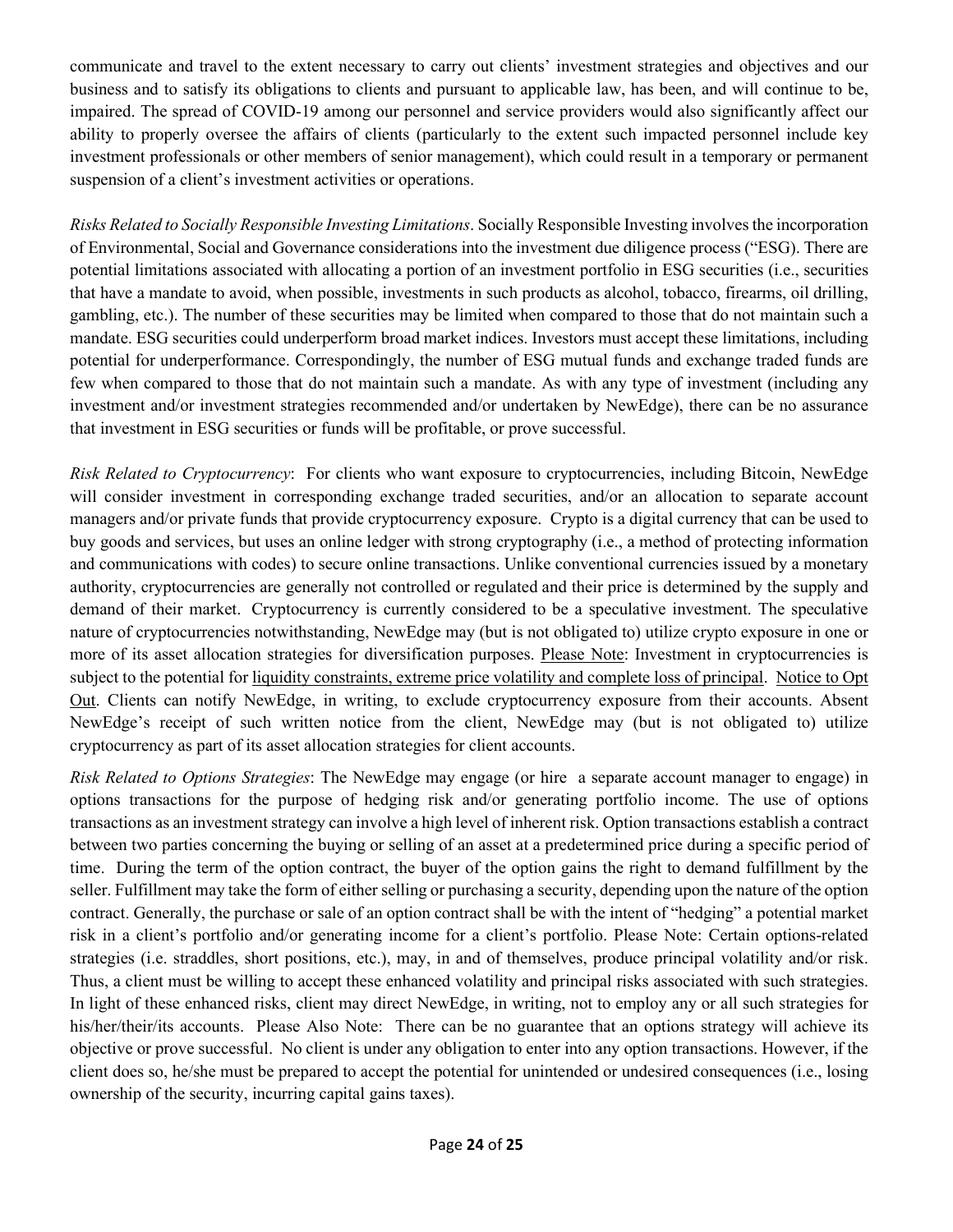# • Covered Call Writing.

Covered call writing is the sale of in-, at-, or out-of-the-money call options against a long security position held in a client portfolio. This type of transaction is intended to generate income. It also serves to create partial downside protection in the event the security position declines in value. Income is received from the proceeds of the option sale. Such income may be reduced or lost to the extent it is determined to buy back the option position before its expiration. There can be no assurance that the security will not be called away by the option buyer, which will result in the client (option writer) to lose ownership in the security and incur potential unintended tax consequences. Covered call strategies are generally better suited for positions with lower price volatility.

# Long Put Option Purchases.

Long put option purchases allow the option holder to sell or "put" the underlying security at the contract strike price at a future date. If the price of the underlying security declines in value, the value of the long put option can increase in value depending upon the strike price and expiration. Long puts are often used to hedge a long stock position to protect against downside risk. The security/portfolio could still experience losses depending on the quantity of the puts bought, strike price and expiration. In the event that the security is put to the option holder, it will result in the client (option seller) to lose ownership in the security and to incur potential unintended tax consequences. Options are wasting assets and expire (usually within months of issuance).

\*\*\* This list of risk factors does not purport to be a complete enumeration or explanation of the risks involved in connection with the Firm's investment offerings or the management of client accounts. In addition, prospective clients should be aware that, as a client's investment portfolio develops and changes over time, the account may be subject to additional and different risks.

# *ANY QUESTIONS: NewEdge's Chief Compliance Officer remains available to address any questions that a client or prospective client may have regarding these and any other risks of concern.*

# *Voting Client Securities*

NewEdge will accept the authority to vote a client's securities (i.e., proxies) on their behalf in discretionary advisory accounts. This authority is generally granted through the client's execution of our Advisory Agreement. If a client elects to vote proxies themselves, they shall receive proxies directly from their custodians and may contact the Firm at the contact information on the cover of this brochure with questions about any such issuersolicitations. Clients may also be able to delegate proxy voting authority to Independent Managers.

# **THIRD PARTY SERVICE**:

When NewEdge is responsible for voting client proxies, it shall do so in conjunction with the proxy voting administrative and due diligence services provided by Glass Lewis ("GL") an unaffiliated nationally recognized proxy voting vendor. NewEdge, in conjunction with the services provided by GL, monitors corporate actions of individual issuers and investment companies consistent with NewEdge's fiduciary duty to vote proxies in the best interests of its clients. With respect to individual issuers, NewEdge may be solicited to vote on matters including corporate governance, adoption or amendments to compensation plans (including stock options), and matters involving social issues and corporate responsibility. With respect to investment companies (e.g., mutual funds), NewEdge may be solicited to vote on matters including the approval of advisory contracts, distribution plans, and mergers. NewEdge (in conjunction with the services provided by GL) shall maintain records pertaining to proxy voting as required under the Advisers Act. Information pertaining to how NewEdge voted on any specific proxy issue is also available upon written request.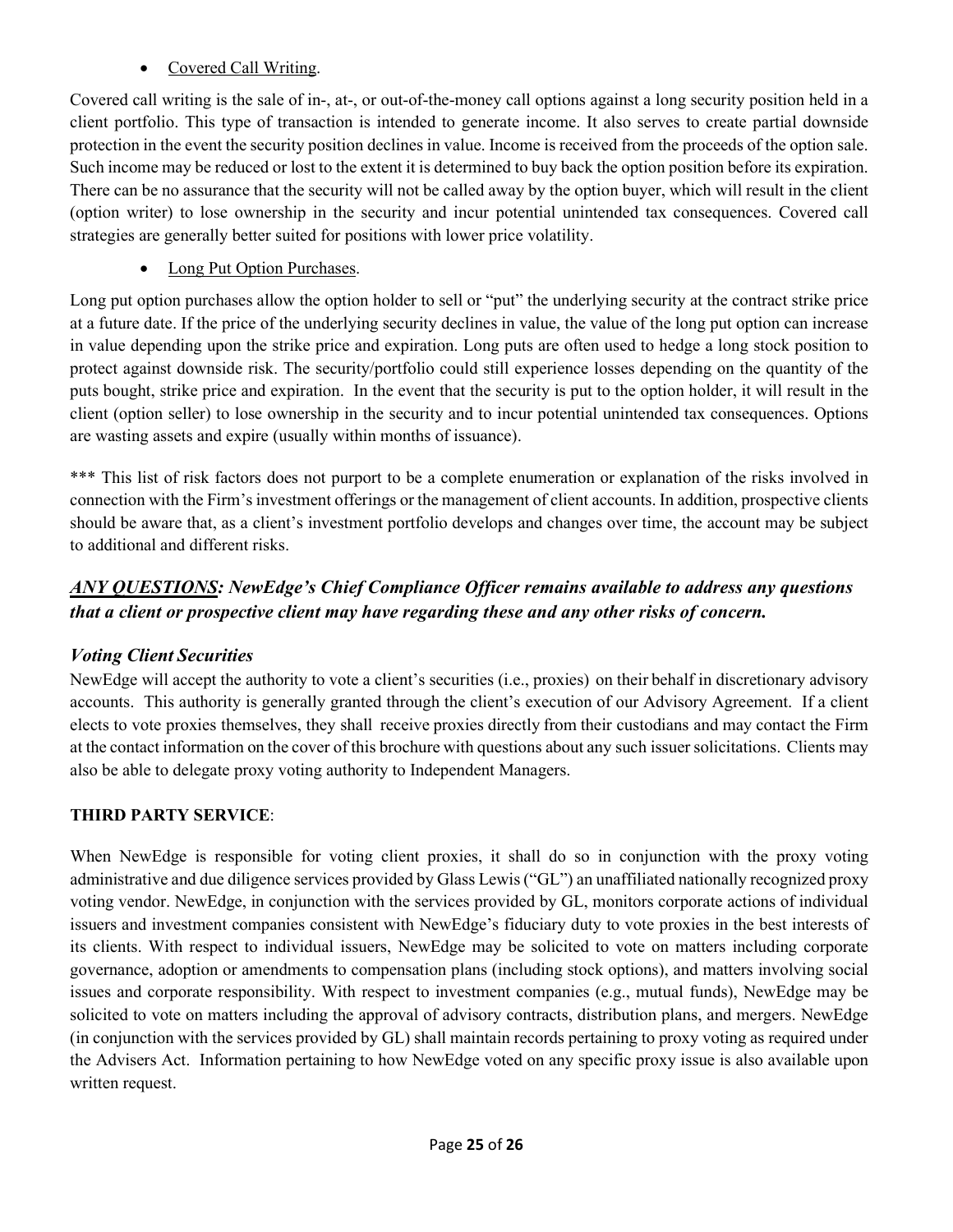*Any questions regarding NewEdge's proxy voting policy or requests for a description of the Firm's proxy voting policy should be directed to the David Schnier, the Chief Compliance Officer of NewEdge.*

## *Class Actions*

NewEdge will not render any advice to or take any actions on behalf of clients with respect to the initiation or pursuit of any legal proceedings, including bankruptcies and shareholder litigation, to which any securities or other investments transacted or held in client accounts, or the issuers thereof, become subject. The right to take any actions with respect to any legal proceedings, including bankruptcies and shareholder litigation, and the right to initiate or pursue any legal proceedings, including shareholder litigation, with respect to transactions, securities or other investments held in a client account is the client's responsibility. The client shall maintain exclusive responsibility for all legal proceedings or other type events pertaining to the assets managed by NewEdge, including, but not limited to, class action lawsuits.

NewEdge has identified an unaffiliated service provider to assist the client, for a fee (generally based on a an agreed percentage % of the recovery, subject to a minimum fee), with class-action matters. NewEdge shall not receive any compensation from the service provider. Please Note: The client is under no obligation to engage the service provider. Please Also Note: NewEdge does not participate in class action proceedings on behalf of its clients. Thus, if the client chooses not to engage such service provider, the client will be exclusively responsible to monitor and pursue all class action claims.

# <span id="page-25-0"></span>**Item 7. Client Information Provided to Portfolio Managers**

NewEdge, through its PWAs, tailors its Advisory Services to meet the needs of its individual clients and seeks to ensure, on a continuous basis, that client portfolios are managed in a manner consistent with those needs and objectives. NewEdge consults with clients on an initial and ongoing basis to assess their specific risk tolerance, time horizon, liquidity constraints and other related factors relevant to the management of their portfolios. In performing our services, NewEdge shall not be required to verify any information received from the client or from the client's other professionals, and is expressly authorized to rely thereon. Clients are advised to promptly notify NewEdge if there are changes in their financial situation or if they wish to place any limitations on the management of their portfolios. Clients may impose reasonable restrictions or mandates on the management of their accounts.

# <span id="page-25-1"></span>**Item 8. Contact with Portfolio Managers**

For PWA Managed Portfolios, because PWAs serve as the portfolio managers, Clients have unrestrictive access to their portfolio manager. For Independent Managersin the SMA Program, clients may be limited in their direct contact with the portfolio managers or other investment personnel. For model delivery Program strategies, the client will not have the ability to contact portfolio managers at the model provider. However, PWAs are available to address any questions or concerns regarding these strategies.

# <span id="page-25-2"></span>**Item 9 Additional Information**

## *Disciplinary Information*

Within the last 10 years, there have not been any material legal or disciplinary events involving the Firm or its management personnel.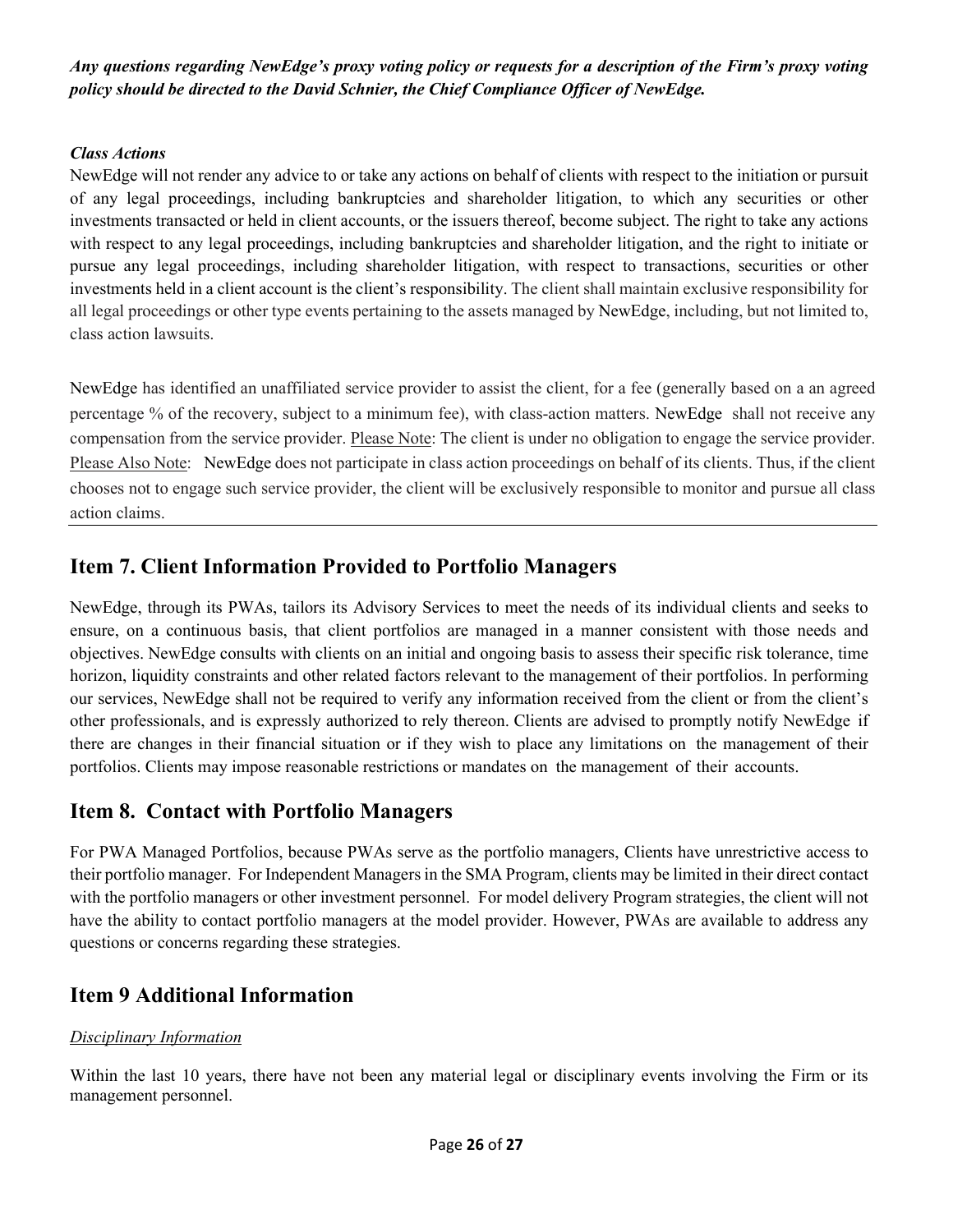## *Other Financial Industry Activities and Affiliations*

NewEdge does not serve as an attorney, accountant, or insurance agent, and no portion of our services should be construed as same. Accordingly, NewEdge does not prepare legal documents, prepare tax returns, or sell insurance products. To the extent requested by a client, we may recommend the services of other professionals for non-investment implementation purpose (i.e. attorneys, accountants, insurance, etc.), including NewEdge's representatives in their separate individual capacities as registered representatives of New Edge's affiliated broker-dealer, NewEdge Securities, Inc. ("Securities" or "NES"), an SEC registered and FINRA member broker-dealer, and as licensed insurance agents. The client is under no obligation to engage the services of any such recommended professional.

Please Note-Conflict of Interest: The recommendation that a client purchase a securities or insurance commission product from a NewEdge representative in his/her individual capacity as a representative of Securities and/or as an insurance agent, presents a *conflict of interest*, as the receipt of commissions may provide an incentive to recommend investment and/or insurance products based on commissions to be received, rather than on a particular client's need. The fees charged and compensation derived from the sale of such insurance and/or securities products is separate from, and in addition to, NewEdge's investment advisory fee. No client is under any obligation to purchase any securities or insurance commission products from any of the NewEdge's representative. Clients are reminded that they may purchase securities and insurance products recommended by a NewEdge representative through other, non-affiliated broker-dealers and/or insurance agents.

*ANY QUESTIONS: NewEdge's Chief Compliance Officer remains available to address any questions that a client or prospective client may have regarding the above conflicts of interest.*

## **NEWEDGE SECURITIES, INC. (FKA MID ATLANTIC CAPITAL CORPORATION)**

NewEdge's PWAs, officers, partners, directors (or other persons occupying a similar status or performing similar functions), employees or other persons who provide investment advice on NewEdge's behalf and are subject to the Firm's supervision or control ("Supervised Persons") may, in their individual capacities, as insurance agents or registered representatives of a broker-dealer, including our affiliated broker dealer, and/or other professionals be separately retained to render securities brokerage and insurance services under a separate commission-based arrangement.

The Firm's Supervised Persons, in their individual capacities as registered representatives of NES, may provide securities brokerage services and implement securities transactions under a separate commission-based arrangement. Supervised Persons will be entitled to a portion of the brokerage commissions paid to NES, as well as a share of any ongoing distribution or service (trail) fees from the sale of mutual funds. Prior to effecting any transactions, clients are required to enter into a separate brokerage account agreement.

Clients should be aware that the Firm does not have the ongoing advisory responsibility to manage the assets held in the NES brokerage relationship. The Firm has policies and procedures to review whether an advisory client should have such a brokerage relationship.

Management personnel of our Firm are also officers of NES. In their capacity as supervisory principals of NES, they also devote time to the oversight of the operations of that broker/dealer.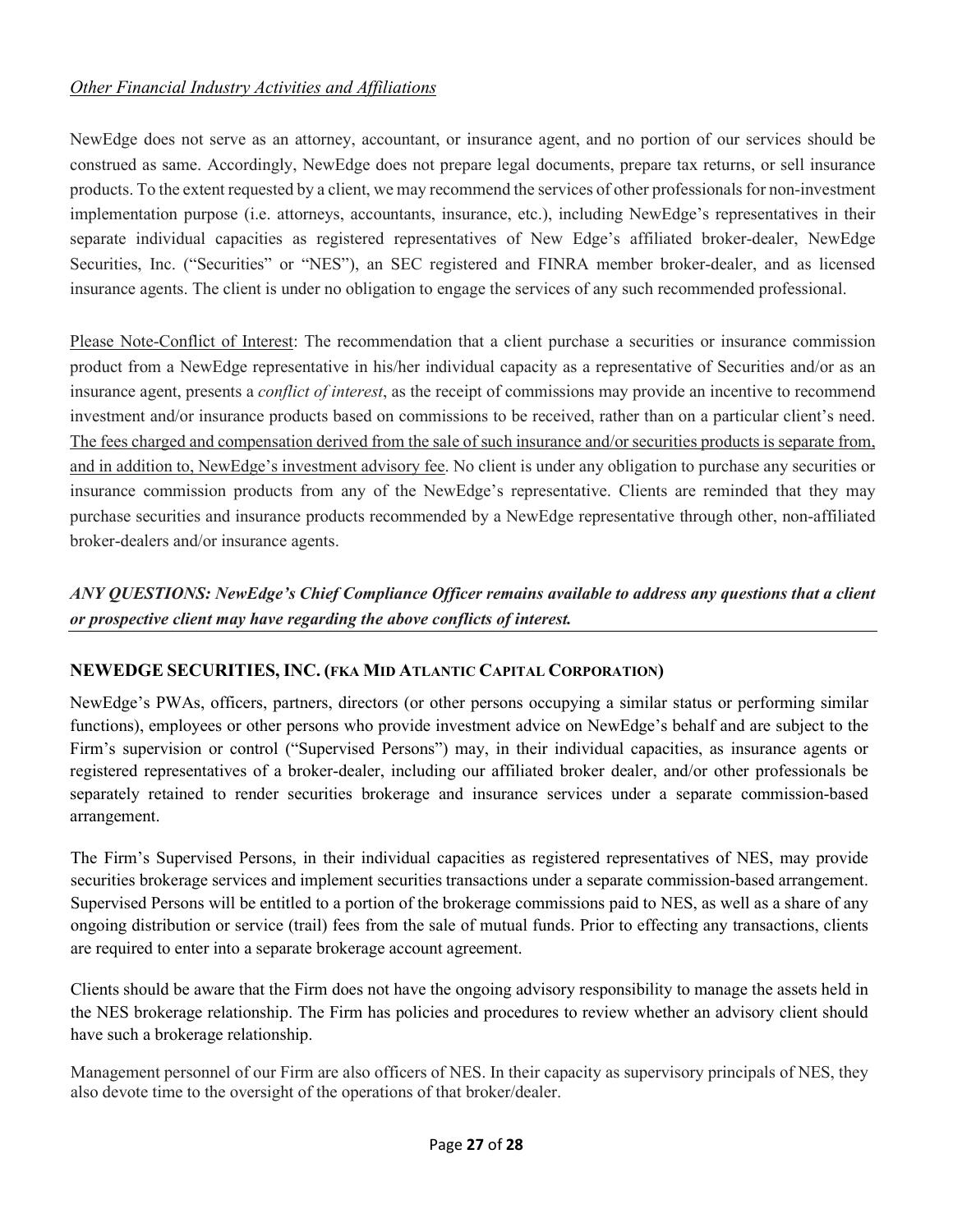#### *NES Bank Deposit Program (no longer available for new accounts)*

The Mid Atlantic Capital Corporation Bank Deposit Sweep Program (the "Program" or "BDP") is a sweep investment vehicle used to hold cash balances in accounts held at NFS. In the Program, cash balance in eligible accounts are deposited automatically or "swept" into interest-bearing FDIC-insurance eligible Program deposit accounts ("Deposit Accounts") at one or more FDIC insured depository institutions that participate in the Program (collectively, "Program Banks").

Each Deposit Account constitutes a direct obligation of the Program Bank to the depositor and is not directly or indirectly an obligation of NES or NFS. Neither NES nor NFS guarantee in any way the financial condition of the Program Banks or the accuracy of any publicly available financial information concerning such Banks. The establishment of a Deposit Account does not create a direct account relationship between the depositor and the Program Banks. To the extent available in your account, NFS, as your agent and custodian, will establish the Deposit Accounts for you at each Program Bank and make deposits to and withdrawals from the Deposit Accounts.

Depending on the interest rate environment, the Program can create financial benefits for NES and NFS. NES seeks receive a fee from NFS in connection with the Program (equal to a percentage of all participants' average daily deposits at the Program Banks). Amounts will vary but in no event will be more than 1.75% (net of third-party fees) on an annualized basis, as applied across all Deposit Accounts (including brokerage accounts introduced by NES). In our discretion, we may reduce our fee and may vary the amount of the reductions among clients. The fee we receive may vary from bank to bank. The amount of fee received will affect the interest rate paid to customers by NFS. In addition to our fee, other service providers with respect to the Program will receive fees from NFS (collectively, with the fees paid to us and/or NFS, "Program Fees"). Your PWA will not receive a portion of these fees or credits. In addition, NewEdge will not receive cash compensation or credits in connection with the BDP for assets in the deposit accounts for Retirement Plans or Coverdell Education Savings accounts.

The revenue generated by NES through the Program may be greater than revenues generated by other sweep options at the firm, sweep options at other brokerage firms and may be greater than other account sweep vehicles currently available to you or possible core account investment vehicles that we have used in the past or may consider using in the future. As a result of the fees and benefits described above, the Program may be significantly more profitable to NES than other available sweep options, if any. NES and/or Fidelity may also benefit from the possession and temporary investment of cash balances prior to the deposit of such balances in the Program.

In certain rate environments, Program Banks may also have the opportunity to earn income on the BDP assets through lending activity. Through the Program, each Program Bank will receive a stable, cost-effective source of funding. Each Program Bank intends to use deposits in the Deposit Accounts at the Program Bank to fund current and new businesses, including lending activities and investments. The profitability on such loans and investments is generally measured by the difference, or "spread," between the interest rate paid on the Deposit Accounts at the Program Banks and other costs of maintaining the Deposit Accounts, and the interest rate and other income earned by the Program Banks on those loans and investments made with the funds in the Deposit Accounts.

NewEdge seeks to address the foregoing conflicts by disclosing them to clients, such as in this Brochure, and by not directly sharing the revenue generated from client cash sweeps with PWAs. Clients should refer to the "Fees and Compensation – Other Firm Compensation" section below for further information on such compensation and any conflicts of interests that may arise as a result thereof and steps NewEdge takes to mitigate such conflicts.

A list of participating Program Banks is available from your PWA. A current version of the Bank Deposit Seep Disclosure Document can be found at [https://www.macg.com/app/uploads/BDSP-Disclosure-Document-8-6-2021-](https://www.macg.com/app/uploads/BDSP-Disclosure-Document-8-6-2021-Clean.pdf)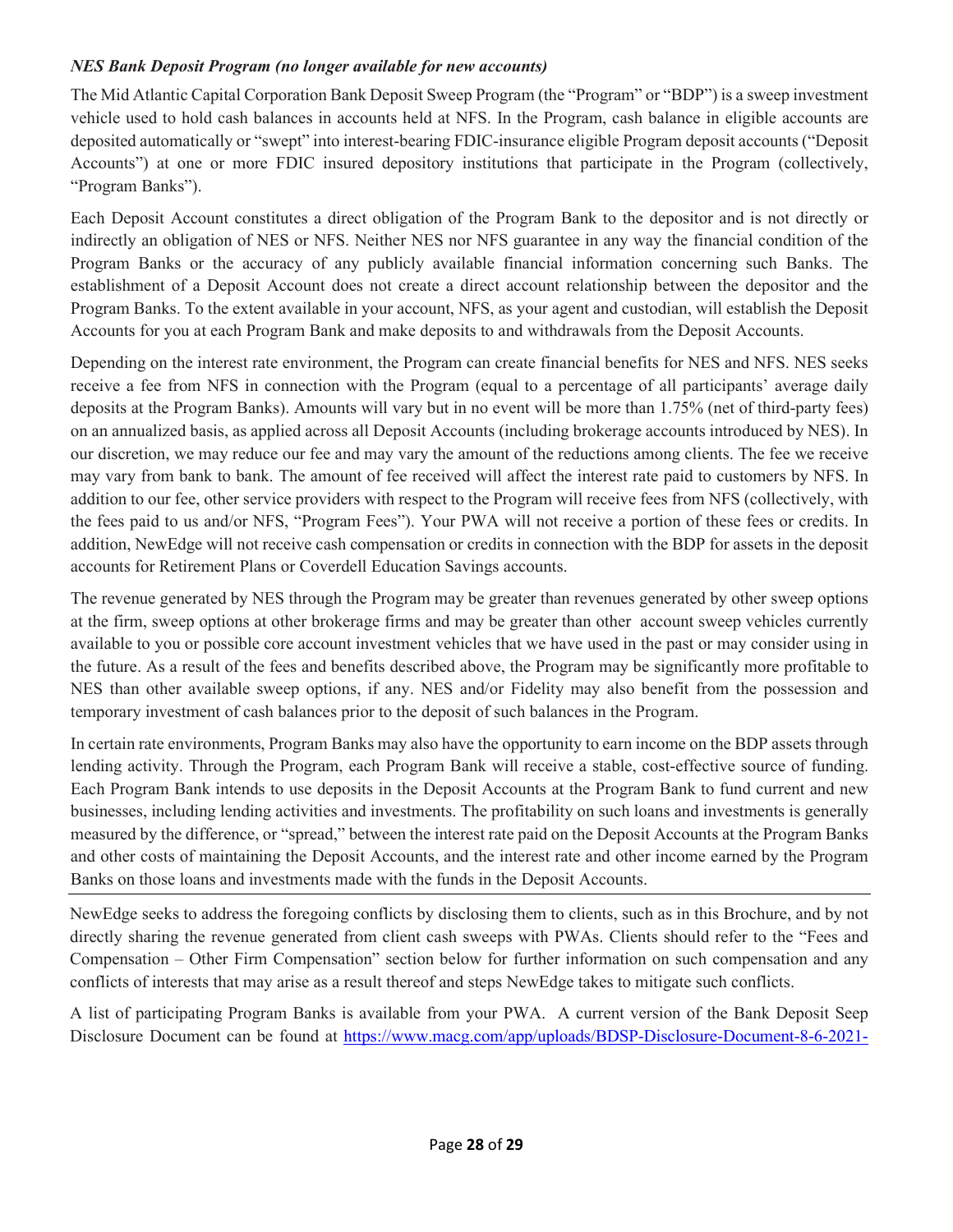[Clean.pdf.](https://www.macg.com/app/uploads/BDSP-Disclosure-Document-8-6-2021-Clean.pdf) Should you have any questions regarding the Program, Program Banks, current interest rates or our compensation, please refer to www.macg.com or direct any questions you may have to your PWA.

#### **MID ATLANTIC TRUST COMPANY**

NewEdge is under common control with Mid Atlantic Trust Company ("MATC"), a South Dakota non-depository trust company which could handle the custody, directed trustee, paying agent, and reporting services for corporate retirement plans, and custody of mutual fund and ETF assets for some clients of NewEdge to the extent recommended by their PWA. While NewEdge is not directly compensated by MATC for revenue generated due to this arrangement, it does benefit indirectly, due to the companies being under common control.

While NewEdge and its PWAs at all times to put the interest of the clients first as part of our fiduciary duty, clients should be aware that the receipt of additional compensation itself creates a conflict of interest and may affect the judgment of these individuals when making recommendations.

#### **NEWEDGE ADVISORS, LLC**

Effective November 1, 2021, Mid Atlantic Financial Management ("MAFM") was merged with and into GWM Advisors, LLC. The company was renamed NewEdge Advisors, LLC. NewEdge Advisors, LLC is an investment adviser registered with the SEC that provides investment advisory services to retail investors.

#### **Licensed Insurance Agents**

A number of the Firm's Supervised Persons are licensed insurance agents and may offer certain insurance products on a fully-disclosed commissionable basis. A conflict of interest exists to the extent that NewEdge recommends the purchase of insurance products where its Supervised Persons may be entitled to insurance commissions or other additional compensation. The Firm has procedures in place whereby it seeks to ensure that all recommendations are made in its clients' best interest regardless of any such affiliations.

#### **Relationship with Fidelity**

NES maintains a broker dealer business relationship with NFS which provides the Firm with operational and back- office support including access to a network of service providers. In addition, certain of the Firm's Supervised Persons are registered representatives of NES and/or principals of the Firm's parent company and may provide clients with securities brokerage services under a separate commission-based arrangement.

Through Fidelity's network of service providers, the Firm has access to trading technology, transition support, reporting, custody, brokerage, investments, compliance and other related services. The Firm reviews all such relationships, including the service providers engaged through NES, on an ongoing basis to ensure clients are receiving competitive rates in relation to the quality and scope of the services provided.

Although not a material consideration when determining whether to recommend that a client utilize the services of a particular broker-dealer/custodian, NewEdge can receive from Securities or Fidelity (or another brokerdealer/custodian, investment manager, platform sponsor, mutual fund sponsor, or vendor) without cost (and/or at a discount) support services and/or products, certain of which assist NewEdge to better monitor and service client accounts maintained at such institutions. Included within the support services that can be obtained by NewEdge can be investment-related research, pricing information and market data, software and other technology that provide access to client account data, compliance and/or practice management-related publications, discounted or gratis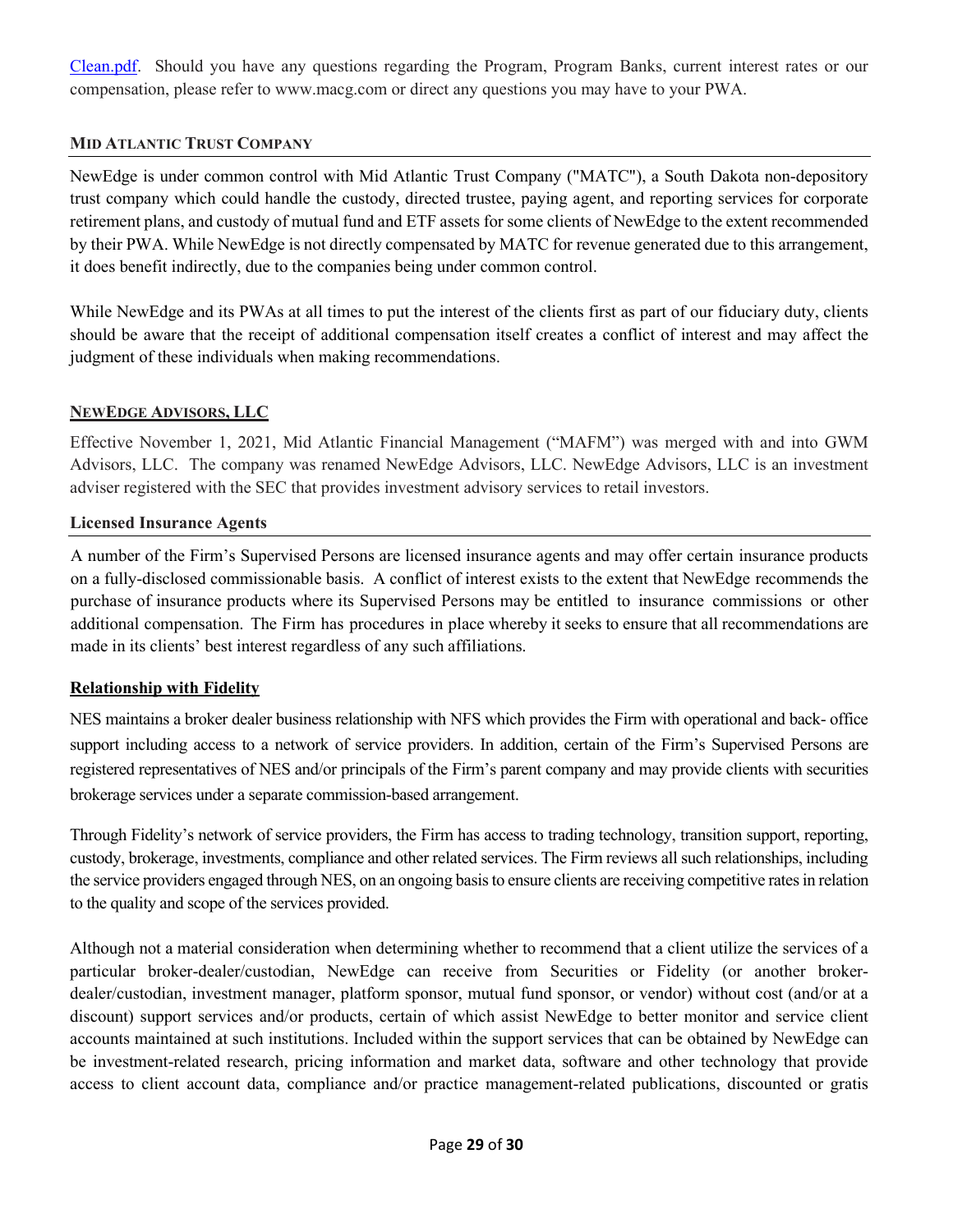consulting services (including those provided by unaffiliated vendors and professionals), discounted and/or gratis attendance at conferences, meetings, and other educational and/or social events, marketing support (including client events), computer hardware and/or software and/or other products used by NewEdge in furtherance of its investment advisory business operations. Certain of the benefits that could be received can also assist NewEdge to manage and further develop its business enterprise and/or benefit NewEdge's representatives.

The software and support is not provided in connection with securities transactions of clients (i.e., not "soft dollars"). There is no corresponding commitment made by NewEdge to Securities and/or Fidelity, or any other any entity, to invest any specific amount or percentage of client assets in any specific mutual funds, securities or other investment products as result of the above arrangement.

The software and related systems support may benefit NewEdge, but not its clients directly. In fulfilling its duties to its clients, NewEdge endeavors at all times to put the interests of its clients first. Clients should be aware, however, that NewEdge's receipt of benefits from a broker/dealer creates a conflict of interest since these benefits may influence the Firm's choice of broker/dealer over another that does not furnish similar software, systems support or services.

Specifically, NewEdge may receive the following benefits from Fidelity (1) receipt of duplicate client confirmations and bundled duplicate statements, (2) access to a trading desk that exclusively services its institutional traders, (3) access to block trading which provides the ability to aggregate securities transactions and then allocate the appropriate shares to client accounts; and (4) access to an electronic communication network for client order entry and account information.

## **Conflicts of Interest**

Clients should be aware that the receipt of additional compensation by NewEdge and its management persons or employees creates a conflict of interest that may impair the objectivity of our firm and these individuals when making advisory recommendations. NewEdge endeavors at all times to put the interest of its clients first as part of our fiduciary duty as a registered investment adviser; we take the following steps to address this conflict:

- o we disclose to clients the existence of material conflicts of interest, including the potential for our firm and our employees to earn compensation from advisory clients in addition to our firm's advisory fees;
- o we disclose to clients that they are not obligated to purchase recommended investment products from our employees or affiliated companies;
- o we collect, maintain and document accurate, complete and relevant client background information, including the client's financial goals, objectives and risk tolerance;
- o our firm's management conducts regular reviews of each client account to verify that all recommendations made to a client are suitable to the client's needs and circumstances;
- o we require that our employees seek prior approval of any outside employment activity so that we may ensure that any conflicts of interests in such activities are properly addressed;
- o we educate our employees regarding the responsibilities of a fiduciary, including the need for having a reasonable and independent basis for the investment advice provided to clients.

# *Code of Ethics*

NewEdge has adopted a code of ethics in compliance with applicable securities laws ("Code of Ethics") that sets forth the standards of conduct expected of its Supervised Persons. The Code of Ethics contains written policies reasonably designed to prevent certain unlawful practices such as the use of material non-public information by the Firm or any of its Supervised Persons and the trading by the same of securities ahead of clients in order to take advantage of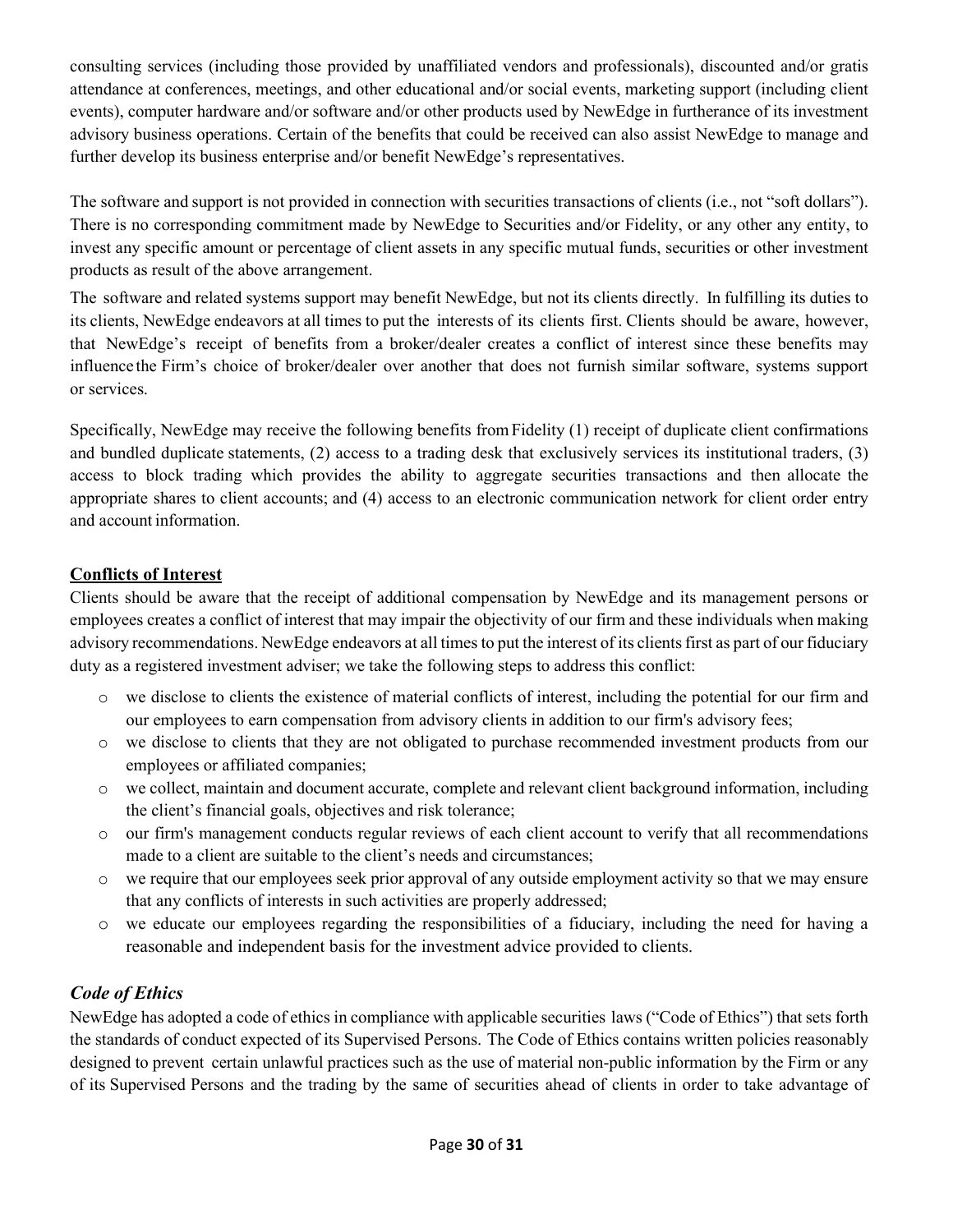pending orders.

The Code of Ethics also requires certain of NewEdge personnel to report their personal securities holdings and transactions and obtain pre-approval of certain investments (*e.g*., initial public offerings, limited offerings). However, the Firm's Supervised Persons are permitted to buy or sell securities that it also recommends to clients if done in a fair and equitable manner that is consistent with the Firm's policies and procedures. This Code of Ethics has been established recognizing that some securities trade in sufficiently broad markets to permit transactions by certain personnel to be completed without any appreciable impact on the markets of such securities. Therefore, under limited circumstances, exceptions may be made to the policies stated below.

When the Firm is engaging in or considering a transaction in any security on behalf of a client, no Supervised Person with access to this information may knowingly affect for themselves or for their immediate family (i.e., spouse, minor children and adults living in the same household) a transaction in that security unless (1) the transaction has been completed, (2) the transaction for the Supervised Person is completed as part of a batch trade with clients; or (3) a decision has been made not to engage in the transaction for the client. These requirements are not applicable to certain types of securities. Clients and prospective clientsmay contact NewEdge to request a copy of its Code of Ethics.

#### **Brokerage for Client Referrals**

NewEdge does not consider, in selecting or recommending broker/dealers, whether the Firm receives client referrals from the Financial Institutions or other thirdparty.

#### **Directed Brokerage**

NewEdge recommends that its clients utilize the brokerage and custodial services provided by Securities, NFS, and Fidelity. The Firm generally does not accept directed brokerage arrangements (but could make exceptions). A directed brokerage arrangement arises when a client requires that account transactions be effected through a specific brokerdealer/custodian, other than one generally recommended by NewEdge. In such client directed arrangements, the client will negotiate terms and arrangements for their account with that broker-dealer, and Firm will not seek better execution services or prices from other broker-dealers or be able to "batch" the client's transactions for execution through other broker-dealers with orders for other accounts managed by NewEdge. As a result, a client may pay higher commissions or other transaction costs or greater spreads, or receive less favorable net prices, on transactions for the account than would otherwise be the case. **Please Note:** In the event that the client directs NewEdge to effect securities transactions for the client's accounts through a specific broker-dealer, the client correspondingly acknowledges that such direction may cause the accounts to incur higher commissions or transaction costs than the accounts would otherwise incur had the client determined to effect account transactions through alternative clearing arrangements that may be available through NewEdge. **Please Also Note**: Higher transaction costs adversely impact account performance. **Please Further Note:** Transactions for directed accounts will generally be executed following the execution of portfolio transactions for non-directed accounts.

## **Trade Aggregation**

Transactions for each client account generally will be effected independently, unless the Firm decides to purchase or sell the same securities for several clients at approximately the same time. The Firm may (but is not obligated to) combine or "batch" such orders for individual equity transactions (including ETFs) with the intention to obtain better price execution, to negotiate more favorable commission rates, or to allocate more equitably among the Firm's clients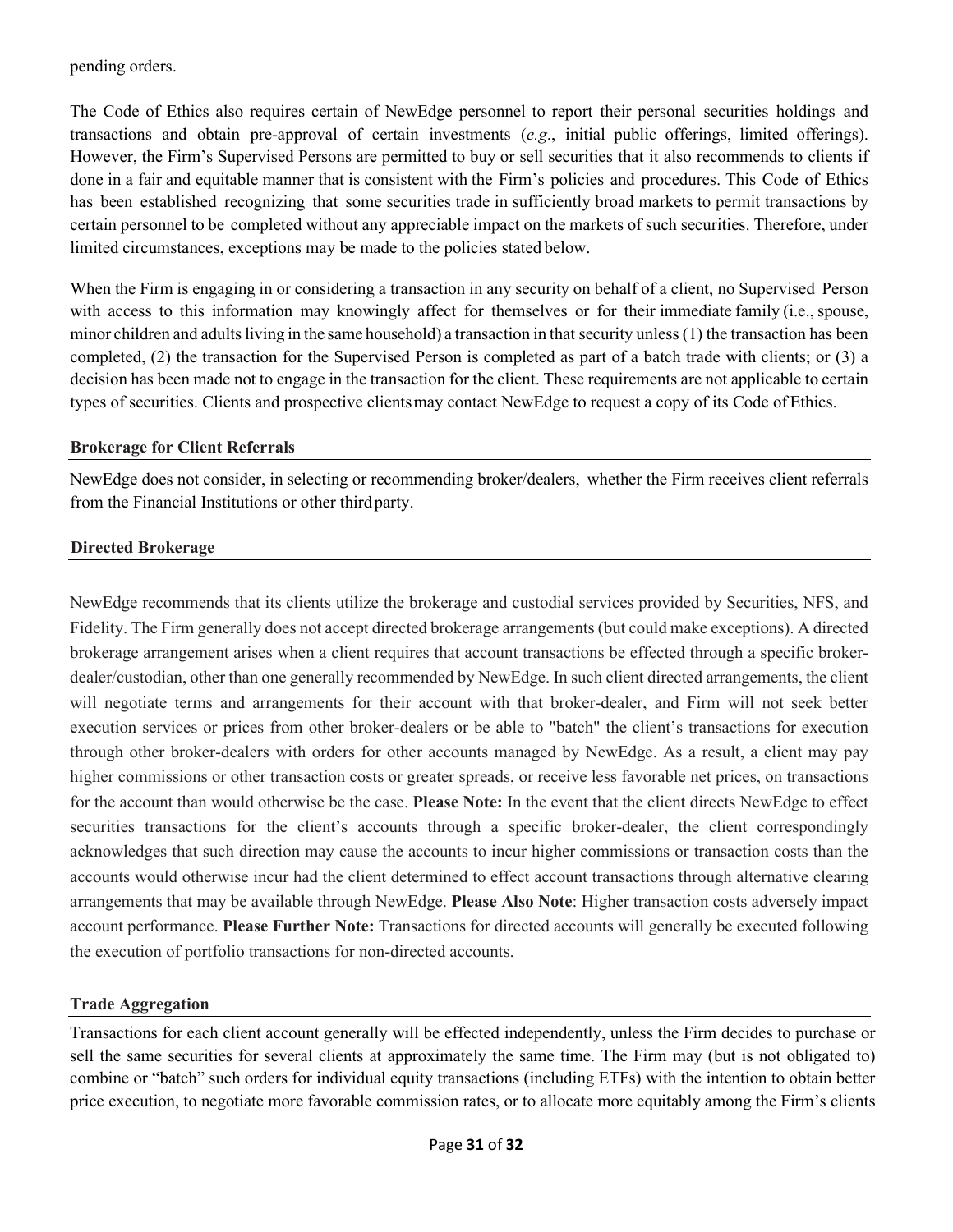differences in prices and commissions or other transaction costs that might have occurred had such orders been placed independently. Under this procedure, transactions will be averaged as to price and will be allocated among clients in proportion to the purchase and sale orders placed for each client account on any given day. In the event that the Firm becomes aware that a Firm employee seeks to trade in the same security on the same day, the employee transaction will either be included in the "batch" transaction or transacted after all discretionary client transactions have been completed. The Firm shall not receive any additional compensation or remuneration as the result of such aggregation.

# *Other Compensation*

# *Client Referrals and Other Compensation*

NewEdge does not maintain solicitor arrangements/pay referral fee compensation to non-employees for new client introductions.

PWAs may refer clients to unaffiliated third-party firms for certain services, such as lines of credit, mortgages and other investment related services. In making such referrals, we will seek to identify reputable unaffiliated third parties who offer commercially reasonable terms, but we do not undertake to perform any level of due diligence on or ongoing monitoring of such third parties or to search for the providers who offer the most favorable terms to clients unless we agree to do so in writing. Clients should carefully evaluate these unaffiliated third parties and their terms of service relative to other providers in the marketplace before entering into a service relationship with them.

In certain cases, these referral arrangements will involve the payment of referral fees to, or participation in revenue sharing arrangements with, NewEdge and potentially the PWAs making the referral.

As indicated above*,* NewEdge can receive from Securities and/or Fidelity (and others) without cost (and/or at a discount), support services and/or products. NewEdge's clients do not pay more for investment transactions effected and/or assets maintained at Schwab (or any other institution) as result of this arrangement. There is no corresponding commitment made by NewEdge to any entity to invest any specific amount or percentage of client assets in any specific mutual funds, securities or other investment products as the result of the above arrangement.

In addition to receiving fees in their capacity as an investment adviser or solicitor, NewEdge and its PWAs may receive reimbursements or marketing allowances for marketing expenses and business development costs incurred by the PWA. In addition, PWAs may receive invitations to conferences and meetings that are sponsored by firms that offer third-party programs to the advisor. Portfolio strategists, investment managers, and product manufacturers may contribute to the cost of the conferences and meetings, may be identified as a sponsor of the conference or meeting, and may have the opportunity to promote their products, programs, and services directly to NewEdge and its PWAs. Additionally, the advisor's travel-related costs and expenses, meals, and entertainment may be paid or subsidized by the firms. These payments to NewEdge and its PWAs present a conflict of interest because they provide a financial incentive for advisors to recommend clients to the products of the payers.

## **Recruiting & Transition Expenses**

As a part of our business, the firm hires outside parties (recruiters) to help find investment advisers interested in joining NewEdge or using our platform services. The recruiters are typically paid a fee based on a percentage of the total revenue of the investment adviser or business referred to NewEdge. At times, others will contribute to the recruiting expense NewEdge might incur, including custodians of client assets such as Fidelity. When a third-party custodian contributes to the recruiting expense, it presents a conflict of interest, as NewEdge has an incentive to refer the client to the third-party custodian sharing the cost of the recruitment expense over another custodian.